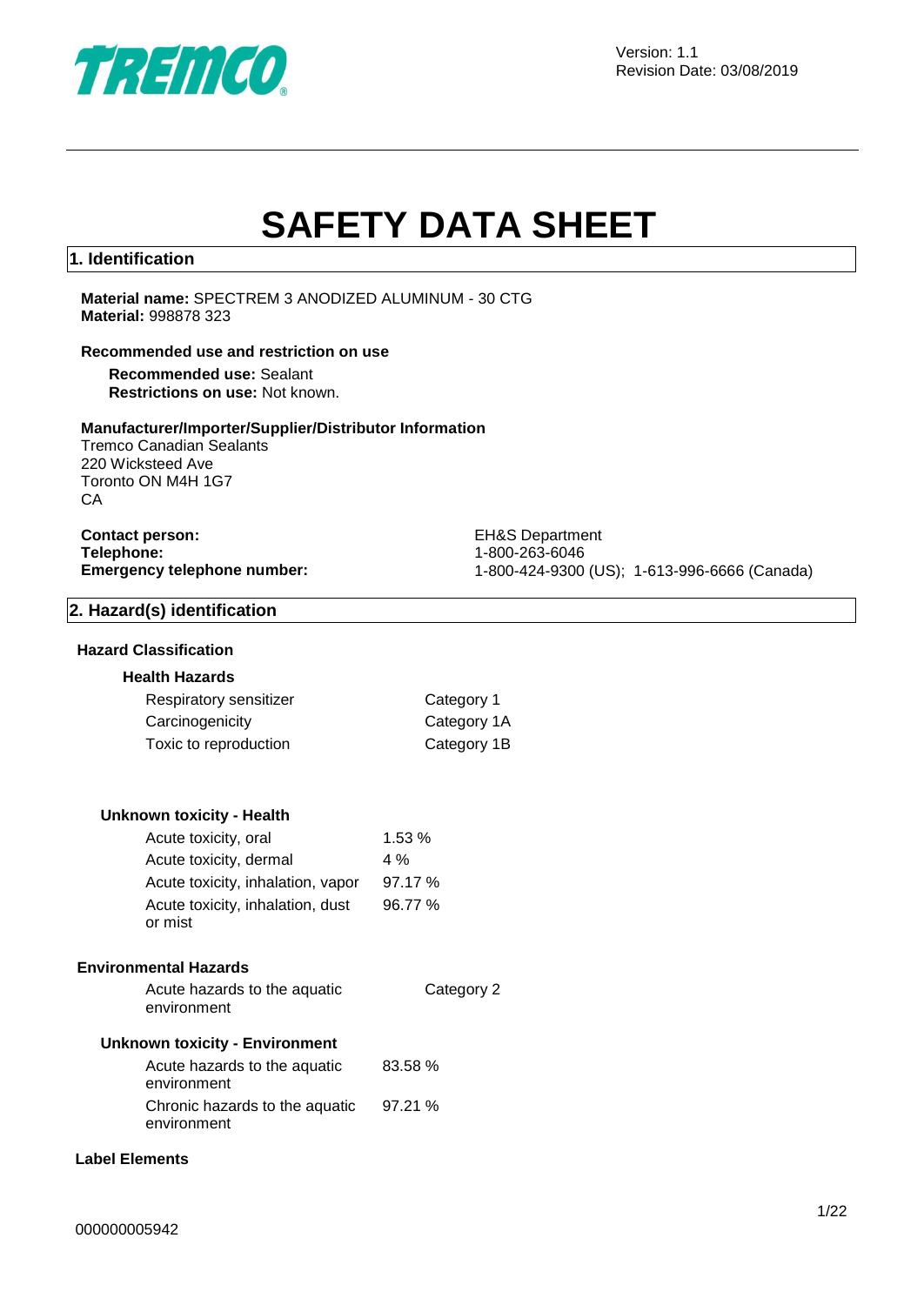

**Hazard Symbol:**

| <b>Signal Word:</b>                           | Danger                                                                                                                                                                                                                                                                                                                           |
|-----------------------------------------------|----------------------------------------------------------------------------------------------------------------------------------------------------------------------------------------------------------------------------------------------------------------------------------------------------------------------------------|
| <b>Hazard Statement:</b>                      | May cause allergy or asthma symptoms or breathing difficulties if inhaled.<br>May cause cancer.<br>May damage fertility or the unborn child.<br>Toxic to aquatic life.                                                                                                                                                           |
| <b>Precautionary</b><br><b>Statements</b>     |                                                                                                                                                                                                                                                                                                                                  |
| <b>Prevention:</b>                            | Avoid breathing dust/fume/gas/mist/vapors/spray. [In case of inadequate<br>ventilation] wear respiratory protection. Obtain special instructions before<br>use. Do not handle until all safety precautions have been read and<br>understood. Use personal protective equipment as required. Avoid release<br>to the environment. |
| <b>Response:</b>                              | IF INHALED: If breathing is difficult, remove victim to fresh air and keep at<br>rest in a position comfortable for breathing. If experiencing respiratory<br>symptoms: Call a POISON CENTER/doctor/ IF exposed or concerned:<br>Get medical advice/attention.                                                                   |
| Storage:                                      | Store locked up.                                                                                                                                                                                                                                                                                                                 |
| Disposal:                                     | Dispose of contents/container to an appropriate treatment and disposal<br>facility in accordance with applicable laws and regulations, and product<br>characteristics at time of disposal.                                                                                                                                       |
| Hazard(s) not otherwise<br>classified (HNOC): | None.                                                                                                                                                                                                                                                                                                                            |

## **3. Composition/information on ingredients**

#### **Mixtures**

| <b>Chemical Identity</b> | CAS number | <b>Content in percent <math>(\%)^*</math></b> |
|--------------------------|------------|-----------------------------------------------|
|--------------------------|------------|-----------------------------------------------|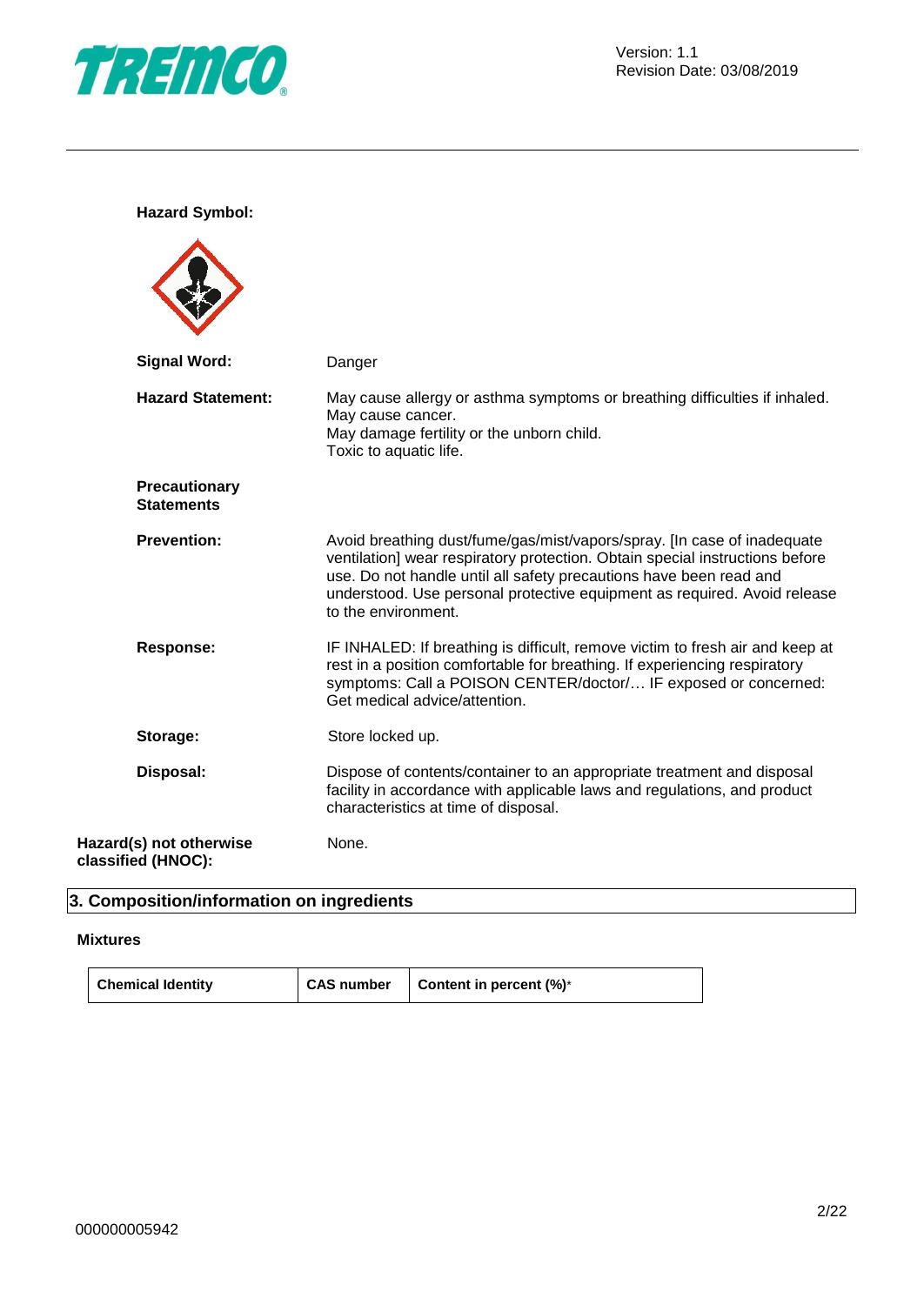

| Calcium carbonate                           | 471-34-1   | $20 - 50\%$ |
|---------------------------------------------|------------|-------------|
| Butyl benzyl phthalate                      | 85-68-7    | $5 - 10\%$  |
| Diisodecyl phthalate                        | 26761-40-0 | $1 - 5\%$   |
| Calcium oxide                               | 1305-78-8  | $1 - 5%$    |
| Titanium dioxide                            | 13463-67-7 | $1 - 5%$    |
| Vinyltrimethoxysilane                       | 2768-02-7  | $1 - 5\%$   |
| Hexamethyldisilazane                        | 999-97-3   | $0.1 - 1\%$ |
| Stearic acid                                | $57-11-4$  | $0.1 - 1\%$ |
| Tosyl isocyanate                            | 4083-64-1  | $0.1 - 1\%$ |
| Hydrotreated heavy<br>naphthenic distillate | 64742-52-5 | $0.1 - 1\%$ |

\* All concentrations are percent by weight unless ingredient is a gas. Gas concentrations are in percent by volume.

| 4. First-aid measures                                         |                                                                                                                                                                                       |
|---------------------------------------------------------------|---------------------------------------------------------------------------------------------------------------------------------------------------------------------------------------|
| Ingestion:                                                    | Call a POISON CENTER/doctor if you feel unwell. Rinse mouth.                                                                                                                          |
| Inhalation:                                                   | Call a physician or poison control center immediately. If breathing stops,<br>provide artificial respiration. Move to fresh air. If breathing is difficult, give<br>oxygen.           |
| <b>Skin Contact:</b>                                          | Wash skin thoroughly with soap and water. If skin irritation occurs: Get<br>medical advice/attention.                                                                                 |
| Eye contact:                                                  | Any material that contacts the eye should be washed out immediately with<br>water. If easy to do, remove contact lenses. If eye irritation persists: Get<br>medical advice/attention. |
| Most important symptoms/effects, acute and delayed            |                                                                                                                                                                                       |
| <b>Symptoms:</b>                                              | May cause skin and eye irritation.                                                                                                                                                    |
|                                                               | Indication of immediate medical attention and special treatment needed                                                                                                                |
| <b>Treatment:</b>                                             | Symptoms may be delayed.                                                                                                                                                              |
| 5. Fire-fighting measures                                     |                                                                                                                                                                                       |
| <b>General Fire Hazards:</b>                                  | No unusual fire or explosion hazards noted.                                                                                                                                           |
| Suitable (and unsuitable) extinguishing media                 |                                                                                                                                                                                       |
| <b>Suitable extinguishing</b><br>media:                       | Use fire-extinguishing media appropriate for surrounding materials.                                                                                                                   |
| <b>Unsuitable extinguishing</b><br>media:                     | Do not use water jet as an extinguisher, as this will spread the fire.                                                                                                                |
| Specific hazards arising from<br>the chemical:                | During fire, gases hazardous to health may be formed.                                                                                                                                 |
| Special protective equipment and precautions for firefighters |                                                                                                                                                                                       |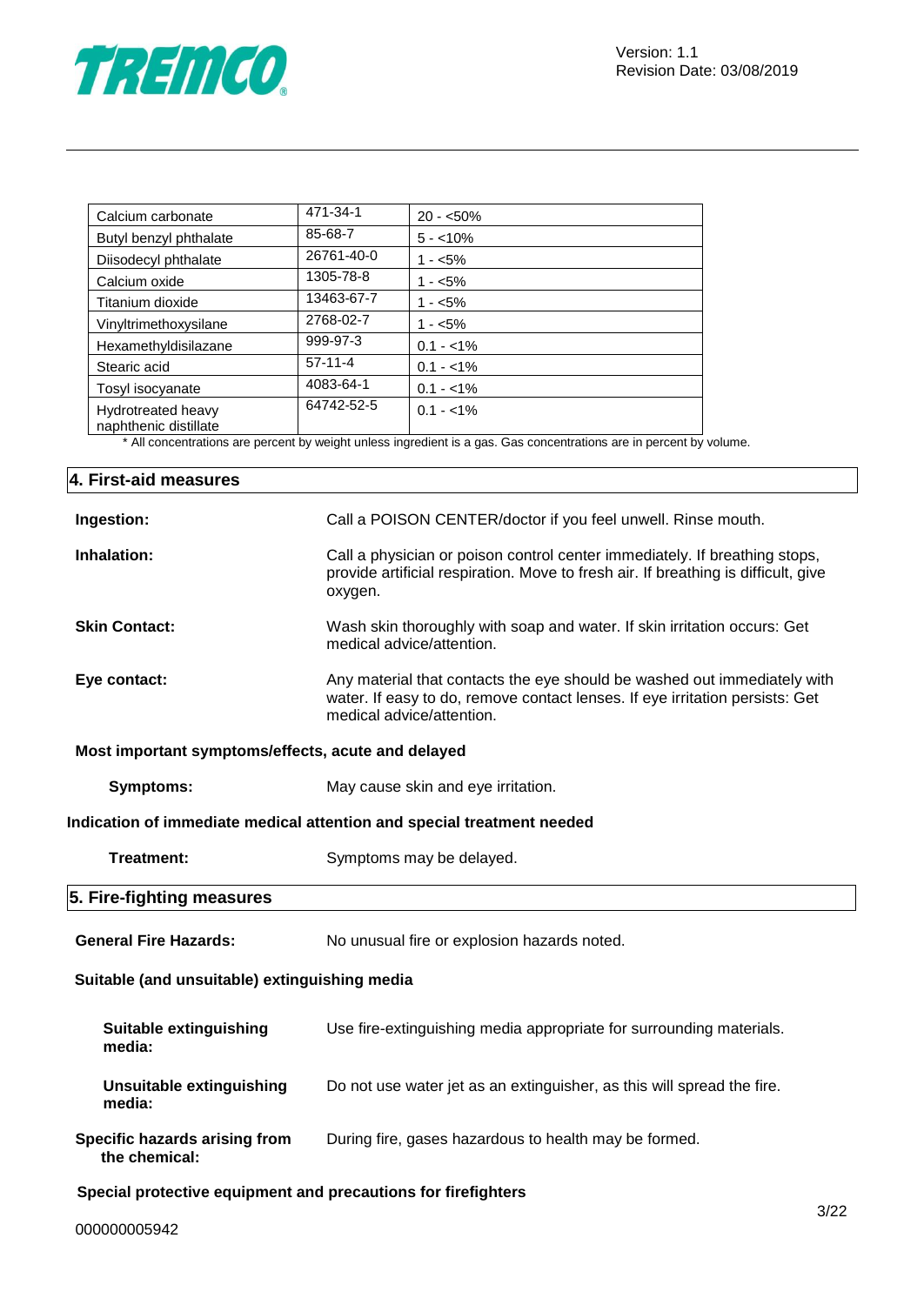

| <b>Special fire fighting</b><br>procedures:                                       | No data available.                                                                                                                                                                                                                                                                                                                                                                                                                                                 |
|-----------------------------------------------------------------------------------|--------------------------------------------------------------------------------------------------------------------------------------------------------------------------------------------------------------------------------------------------------------------------------------------------------------------------------------------------------------------------------------------------------------------------------------------------------------------|
| Special protective equipment<br>for fire-fighters:                                | Self-contained breathing apparatus and full protective clothing must be<br>worn in case of fire.                                                                                                                                                                                                                                                                                                                                                                   |
| 6. Accidental release measures                                                    |                                                                                                                                                                                                                                                                                                                                                                                                                                                                    |
| <b>Personal precautions,</b><br>protective equipment and<br>emergency procedures: | Ventilate closed spaces before entering them. Evacuate area. See Section<br>8 of the SDS for Personal Protective Equipment. Keep upwind. Keep<br>unauthorized personnel away.                                                                                                                                                                                                                                                                                      |
| <b>Methods and material for</b><br>containment and cleaning<br>up:                | Collect spillage in containers, seal securely and deliver for disposal<br>according to local regulations.                                                                                                                                                                                                                                                                                                                                                          |
| <b>Notification Procedures:</b>                                                   | In the event of a spill or accidental release, notify relevant authorities in<br>accordance with all applicable regulations.                                                                                                                                                                                                                                                                                                                                       |
| <b>Environmental Precautions:</b>                                                 | Do not contaminate water sources or sewer. Prevent further leakage or<br>spillage if safe to do so. Avoid release to the environment.                                                                                                                                                                                                                                                                                                                              |
| 7. Handling and storage                                                           |                                                                                                                                                                                                                                                                                                                                                                                                                                                                    |
| Precautions for safe handling:                                                    | Ventilate well, avoid breathing vapors. Use approved respirator if air<br>contamination is above accepted level. Use mechanical ventilation in case<br>of handling which causes formation of dust. Wash hands thoroughly after<br>handling. Do not handle until all safety precautions have been read and<br>understood. Obtain special instructions before use. Use personal protective<br>equipment as required. Do not breathe dust/fume/gas/mist/vapors/spray. |
| Conditions for safe storage,<br>including any<br>incompatibilities:               | Store locked up.                                                                                                                                                                                                                                                                                                                                                                                                                                                   |

## **8. Exposure controls/personal protection**

#### **Control Parameters**

#### **Occupational Exposure Limits**

| <b>Chemical Identity</b>                    | <b>Type</b> | <b>Exposure Limit Values</b>                            | <b>Source</b>                                                                  |
|---------------------------------------------|-------------|---------------------------------------------------------|--------------------------------------------------------------------------------|
| Calcium carbonate - Total<br>dust.          | <b>PEL</b>  | $15 \text{ mg/m}$                                       | US. OSHA Table Z-1 Limits for Air<br>Contaminants (29 CFR 1910.1000) (02 2006) |
| Calcium carbonate -<br>Respirable fraction. | PEL         | $5 \text{ mg/m}$ 3                                      | US. OSHA Table Z-1 Limits for Air<br>Contaminants (29 CFR 1910.1000) (02 2006) |
| Calcium oxide                               | <b>TWA</b>  | $2 \text{ mg/m}$                                        | US. ACGIH Threshold Limit Values (2011)                                        |
|                                             | <b>PEL</b>  | $5 \text{ mg/m}$                                        | US. OSHA Table Z-1 Limits for Air<br>Contaminants (29 CFR 1910.1000) (02 2006) |
| Titanium dioxide                            | <b>TWA</b>  | $10 \text{ mg/m}$                                       | US. ACGIH Threshold Limit Values (2011)                                        |
| Titanium dioxide - Total dust.              | <b>PEL</b>  | $15 \text{ mg/m}$                                       | US. OSHA Table Z-1 Limits for Air<br>Contaminants (29 CFR 1910.1000) (02 2006) |
| Titanium dioxide - Respirable<br>fraction.  | <b>TWA</b>  | 15 millions of<br>particles per<br>cubic foot of<br>air | US. OSHA Table Z-3 (29 CFR 1910.1000) (03<br>2016)                             |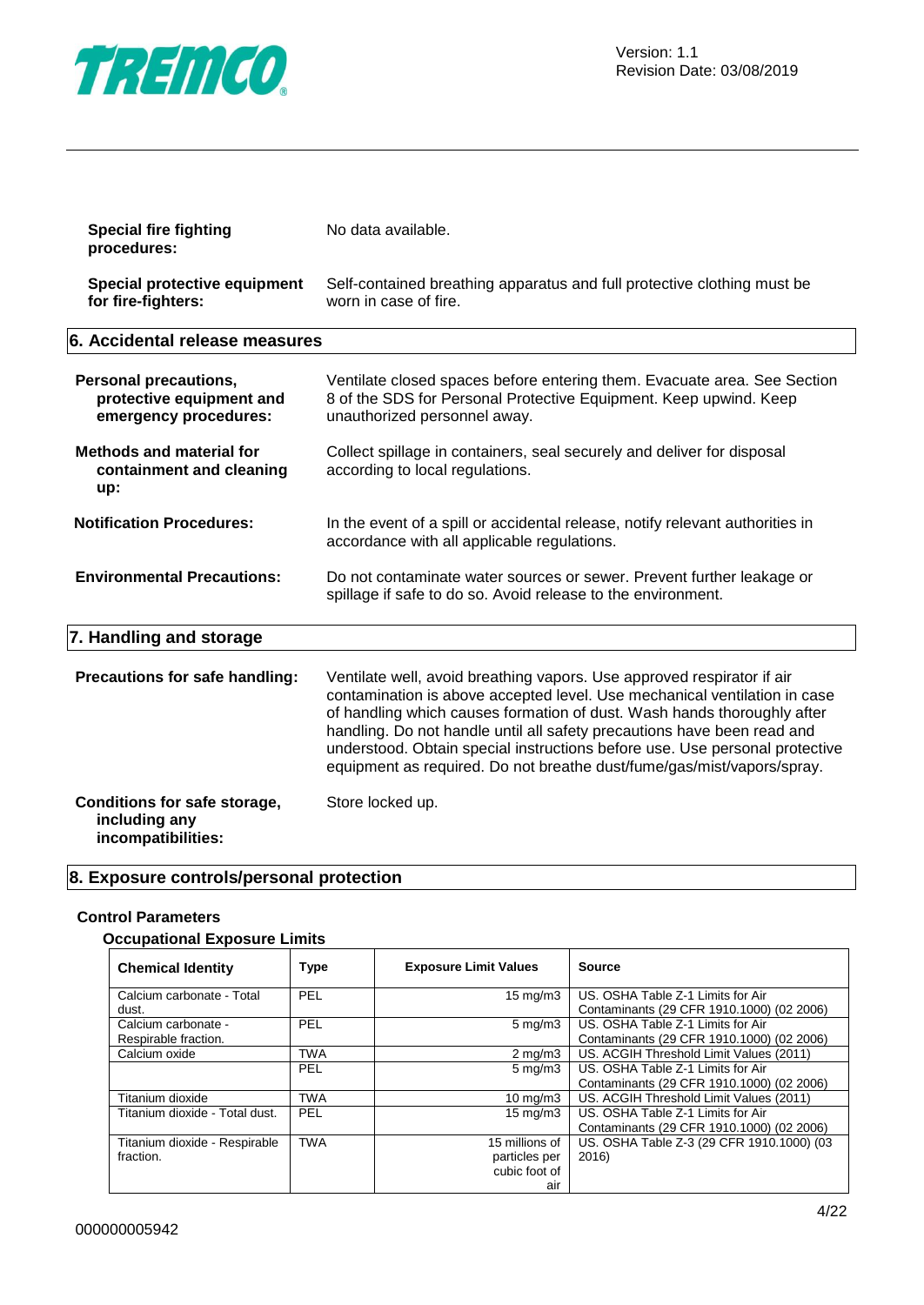

| Titanium dioxide - Total dust.                                       | <b>TWA</b> | $15 \text{ mg/m}$                                       | US. OSHA Table Z-3 (29 CFR 1910.1000) (03<br>2016) |
|----------------------------------------------------------------------|------------|---------------------------------------------------------|----------------------------------------------------|
| Titanium dioxide - Respirable<br>fraction.                           | <b>TWA</b> | $5 \text{ mg/m}$                                        | US. OSHA Table Z-3 (29 CFR 1910.1000) (03<br>2016) |
| Titanium dioxide - Total dust.                                       | <b>TWA</b> | 50 millions of<br>particles per<br>cubic foot of<br>air | US. OSHA Table Z-3 (29 CFR 1910.1000) (03<br>2016) |
| Stearic acid - Respirable<br>fraction.                               | <b>TWA</b> | $3$ mg/m $3$                                            | US. ACGIH Threshold Limit Values (03 2017)         |
| Stearic acid - Inhalable<br>fraction.                                | <b>TWA</b> | $10 \text{ mg/m}$                                       | US. ACGIH Threshold Limit Values (03 2017)         |
| Hydrotreated heavy<br>naphthenic distillate -<br>Inhalable fraction. | <b>TWA</b> | $5 \text{ mg/m}$                                        | US. ACGIH Threshold Limit Values (03 2014)         |
| Hydrotreated heavy                                                   | PEL        | 500 ppm 2,000 mg/m3                                     | US. OSHA Table Z-1 Limits for Air                  |
| naphthenic distillate                                                |            |                                                         | Contaminants (29 CFR 1910.1000) (02 2006)          |
| Hydrotreated heavy                                                   | PEL        | $5 \text{ mg/m}$                                        | US. OSHA Table Z-1 Limits for Air                  |
| naphthenic distillate - Mist.                                        |            |                                                         | Contaminants (29 CFR 1910.1000) (02 2006)          |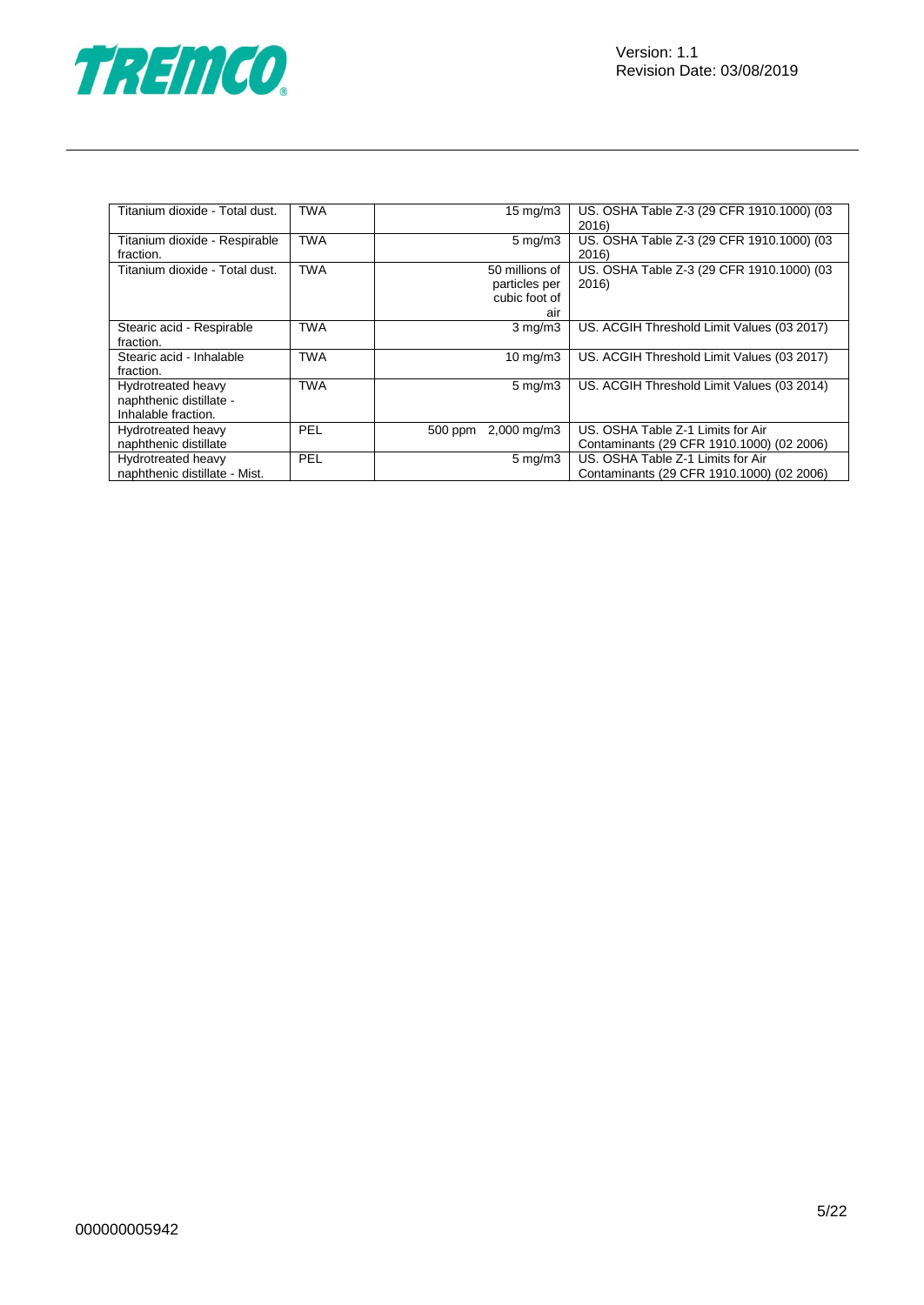

| <b>Chemical name</b>                                                 | <b>Type</b> | <b>Exposure Limit Values</b> |                    | <b>Source</b>                                                                                                                                                          |
|----------------------------------------------------------------------|-------------|------------------------------|--------------------|------------------------------------------------------------------------------------------------------------------------------------------------------------------------|
| Calcium carbonate - Total<br>dust.                                   | <b>STEL</b> |                              | 20 mg/m3           | Canada. British Columbia OELs. (Occupational<br>Exposure Limits for Chemical Substances,<br>Occupational Health and Safety Regulation<br>296/97, as amended) (07 2007) |
| Calcium carbonate -<br>Respirable fraction.                          | <b>TWA</b>  |                              | $3$ mg/m $3$       | Canada. British Columbia OELs. (Occupational<br>Exposure Limits for Chemical Substances,<br>Occupational Health and Safety Regulation<br>296/97, as amended) (07 2007) |
| Calcium carbonate - Total<br>dust.                                   | <b>TWA</b>  |                              | 10 mg/m3           | Canada. British Columbia OELs. (Occupational<br>Exposure Limits for Chemical Substances,<br>Occupational Health and Safety Regulation<br>296/97, as amended) (07 2007) |
| Calcium carbonate - Total<br>dust.                                   | <b>TWA</b>  |                              | 10 mg/m3           | Canada. Quebec OELs. (Ministry of Labor -<br>Regulation Respecting the Quality of the Work<br>Environment) (09 2017)                                                   |
| Diisodecyl phthalate                                                 | <b>TWA</b>  |                              | $5 \text{ mg/m}$ 3 | Canada. Ontario OELs. (Control of Exposure to<br>Biological or Chemical Agents) (11 2010)                                                                              |
| Calcium oxide                                                        | <b>TWA</b>  |                              | $2 \text{ mg/m}$   | Canada. British Columbia OELs. (Occupational<br>Exposure Limits for Chemical Substances,<br>Occupational Health and Safety Regulation<br>296/97, as amended) (07 2007) |
| Calcium oxide                                                        | <b>TWA</b>  |                              | $2$ mg/m $3$       | Canada. Ontario OELs. (Control of Exposure to<br>Biological or Chemical Agents) (11 2010)                                                                              |
| Calcium oxide                                                        | <b>TWA</b>  |                              | $2$ mg/m $3$       | Canada. Quebec OELs. (Ministry of Labor -<br>Regulation Respecting the Quality of the Work<br>Environment) (09 2017)                                                   |
| Titanium dioxide - Total dust.                                       | <b>TWA</b>  |                              | $10$ mg/m $3$      | Canada. British Columbia OELs. (Occupational<br>Exposure Limits for Chemical Substances,<br>Occupational Health and Safety Regulation<br>296/97, as amended) (07 2007) |
| Titanium dioxide - Respirable<br>fraction.                           | <b>TWA</b>  |                              | $3$ mg/m $3$       | Canada. British Columbia OELs. (Occupational<br>Exposure Limits for Chemical Substances,<br>Occupational Health and Safety Regulation<br>296/97, as amended) (07 2007) |
| Titanium dioxide                                                     | <b>TWA</b>  |                              | 10 mg/m3           | Canada. Ontario OELs. (Control of Exposure to<br>Biological or Chemical Agents) (11 2010)                                                                              |
| Titanium dioxide - Total dust.                                       | <b>TWA</b>  |                              | 10 mg/m3           | Canada. Quebec OELs. (Ministry of Labor -<br>Regulation Respecting the Quality of the Work<br>Environment) (09 2017)                                                   |
| Vinyltrimethoxysilane                                                | <b>STEL</b> | 10 ppm                       | 60 mg/m3           | Canada. Ontario OELs. (Control of Exposure to<br>Biological or Chemical Agents) (11 2010)                                                                              |
| Hydrotreated heavy<br>naphthenic distillate - Mist.                  | <b>TWA</b>  |                              | $0.2$ mg/m $3$     | Canada. British Columbia OELs. (Occupational<br>Exposure Limits for Chemical Substances,<br>Occupational Health and Safety Regulation<br>296/97, as amended) (05 2013) |
|                                                                      | <b>TWA</b>  |                              | 1 mg/m $3$         | Canada. British Columbia OELs. (Occupational<br>Exposure Limits for Chemical Substances,<br>Occupational Health and Safety Regulation<br>296/97, as amended) (05 2013) |
| Hydrotreated heavy<br>naphthenic distillate -<br>Inhalable fraction. | <b>TWA</b>  |                              | $5 \text{ mg/m}$ 3 | Canada. Ontario OELs. (Control of Exposure to<br>Biological or Chemical Agents) (06 2015)                                                                              |
|                                                                      | <b>TWA</b>  |                              | $5$ mg/m $3$       | Canada. Ontario OELs. (Control of Exposure to<br>Biological or Chemical Agents) (06 2015)                                                                              |
| Hydrotreated heavy<br>naphthenic distillate - Mist.                  | <b>STEL</b> |                              | 10 mg/m3           | Canada. Quebec OELs. (Ministry of Labor -<br>Regulation Respecting the Quality of the Work<br>Environment) (09 2017)                                                   |
|                                                                      | <b>TWA</b>  |                              | 5 mg/m3            | Canada. Quebec OELs. (Ministry of Labor -<br>Regulation Respecting the Quality of the Work<br>Environment) (09 2017)                                                   |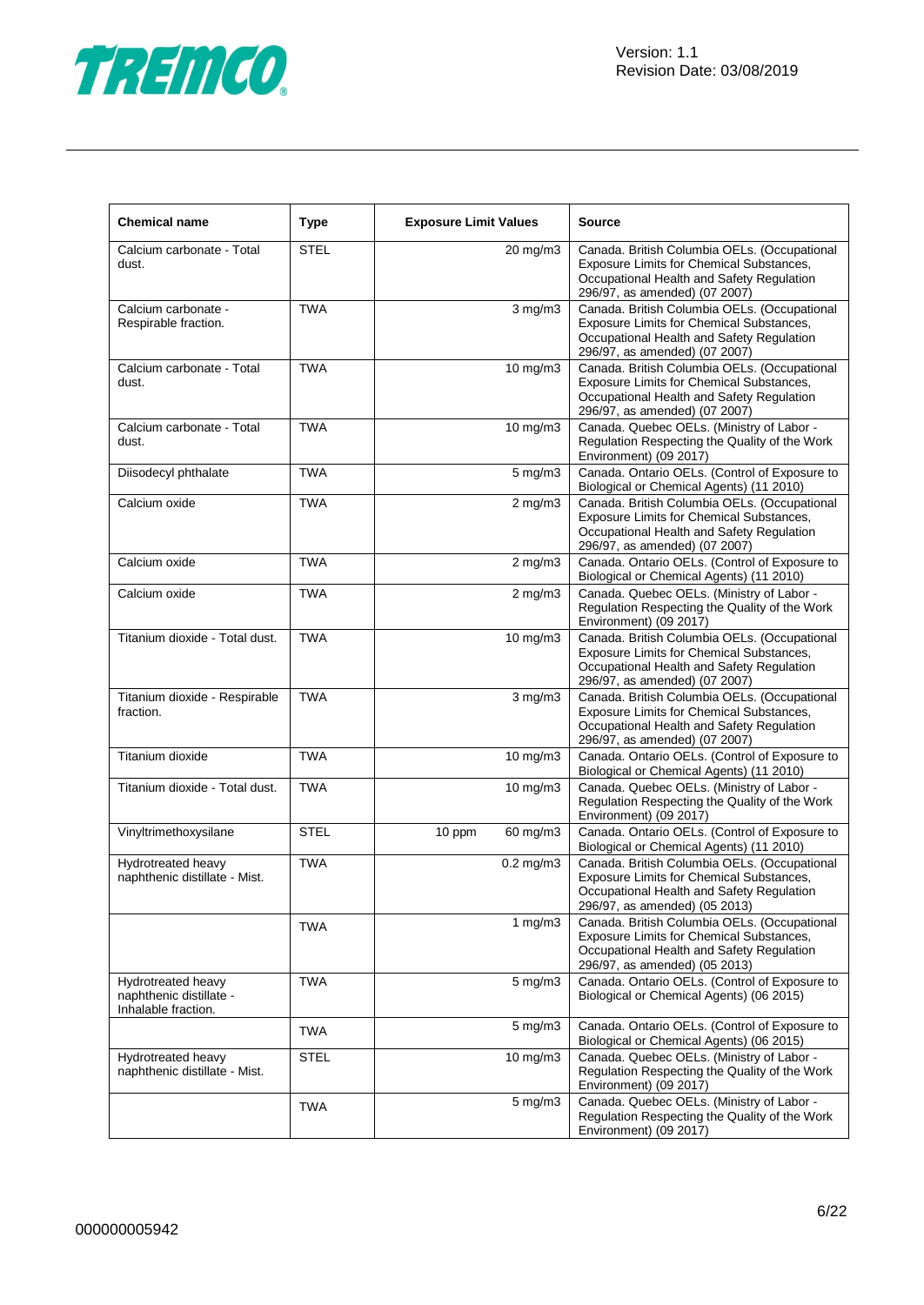

| <b>Chemical name</b>                                                 | <b>Type</b> | <b>Exposure Limit Values</b> |                    | <b>Source</b>                                                                                                                                                          |  |
|----------------------------------------------------------------------|-------------|------------------------------|--------------------|------------------------------------------------------------------------------------------------------------------------------------------------------------------------|--|
| Calcium carbonate - Total<br>dust.                                   | <b>STEL</b> |                              | 20 mg/m3           | Canada. British Columbia OELs. (Occupational<br>Exposure Limits for Chemical Substances,<br>Occupational Health and Safety Regulation<br>296/97, as amended) (07 2007) |  |
| Calcium carbonate -<br>Respirable fraction.                          | <b>TWA</b>  |                              | $3$ mg/m $3$       | Canada. British Columbia OELs. (Occupational<br>Exposure Limits for Chemical Substances,<br>Occupational Health and Safety Regulation<br>296/97, as amended) (07 2007) |  |
| Calcium carbonate - Total<br>dust.                                   | <b>TWA</b>  |                              | 10 mg/m3           | Canada. British Columbia OELs. (Occupational<br>Exposure Limits for Chemical Substances,<br>Occupational Health and Safety Regulation<br>296/97, as amended) (07 2007) |  |
| Calcium carbonate - Total<br>dust.                                   | <b>TWA</b>  |                              | 10 mg/m3           | Canada. Quebec OELs. (Ministry of Labor -<br>Regulation Respecting the Quality of the Work<br>Environment) (09 2017)                                                   |  |
| Diisodecyl phthalate                                                 | <b>TWA</b>  |                              | $5 \text{ mg/m}$ 3 | Canada. Ontario OELs. (Control of Exposure to<br>Biological or Chemical Agents) (11 2010)                                                                              |  |
| Calcium oxide                                                        | <b>TWA</b>  |                              | $2$ mg/m $3$       | Canada. British Columbia OELs. (Occupational<br>Exposure Limits for Chemical Substances,<br>Occupational Health and Safety Regulation<br>296/97, as amended) (07 2007) |  |
| Calcium oxide                                                        | <b>TWA</b>  |                              | $2$ mg/m $3$       | Canada. Ontario OELs. (Control of Exposure to<br>Biological or Chemical Agents) (11 2010)                                                                              |  |
| Calcium oxide                                                        | <b>TWA</b>  |                              | $2$ mg/m $3$       | Canada. Quebec OELs. (Ministry of Labor -<br>Regulation Respecting the Quality of the Work<br>Environment) (09 2017)                                                   |  |
| Titanium dioxide - Total dust.                                       | <b>TWA</b>  |                              | $10$ mg/m $3$      | Canada. British Columbia OELs. (Occupational<br>Exposure Limits for Chemical Substances,<br>Occupational Health and Safety Regulation<br>296/97, as amended) (07 2007) |  |
| Titanium dioxide - Respirable<br>fraction.                           | <b>TWA</b>  |                              | $3$ mg/m $3$       | Canada. British Columbia OELs. (Occupational<br>Exposure Limits for Chemical Substances,<br>Occupational Health and Safety Regulation<br>296/97, as amended) (07 2007) |  |
| Titanium dioxide                                                     | <b>TWA</b>  |                              | 10 mg/m3           | Canada. Ontario OELs. (Control of Exposure to<br>Biological or Chemical Agents) (11 2010)                                                                              |  |
| Titanium dioxide - Total dust.                                       | <b>TWA</b>  |                              | 10 mg/m3           | Canada. Quebec OELs. (Ministry of Labor -<br>Regulation Respecting the Quality of the Work<br>Environment) (09 2017)                                                   |  |
| Vinyltrimethoxysilane                                                | <b>STEL</b> | 10 ppm                       | 60 mg/m3           | Canada. Ontario OELs. (Control of Exposure to<br>Biological or Chemical Agents) (11 2010)                                                                              |  |
| Stearic acid                                                         | <b>TWA</b>  |                              | 10 mg/m3           | Canada. British Columbia OELs. (Occupational<br>Exposure Limits for Chemical Substances,<br>Occupational Health and Safety Regulation<br>296/97, as amended) (07 2007) |  |
| Stearic acid                                                         | <b>TWA</b>  |                              | 10 mg/m3           | Canada. Ontario OELs. (Control of Exposure to<br>Biological or Chemical Agents) (11 2010)                                                                              |  |
| Hydrotreated heavy<br>naphthenic distillate - Mist.                  | <b>TWA</b>  |                              | $0.2$ mg/m $3$     | Canada. British Columbia OELs. (Occupational<br>Exposure Limits for Chemical Substances,<br>Occupational Health and Safety Regulation<br>296/97, as amended) (05 2013) |  |
|                                                                      | <b>TWA</b>  |                              | 1 $mg/m3$          | Canada. British Columbia OELs. (Occupational<br>Exposure Limits for Chemical Substances,<br>Occupational Health and Safety Regulation<br>296/97, as amended) (05 2013) |  |
| Hydrotreated heavy<br>naphthenic distillate -<br>Inhalable fraction. | <b>TWA</b>  |                              | $5$ mg/m $3$       | Canada. Ontario OELs. (Control of Exposure to<br>Biological or Chemical Agents) (06 2015)                                                                              |  |
|                                                                      | <b>TWA</b>  |                              | $5 \text{ mg/m}$ 3 | Canada. Ontario OELs. (Control of Exposure to<br>Biological or Chemical Agents) (06 2015)                                                                              |  |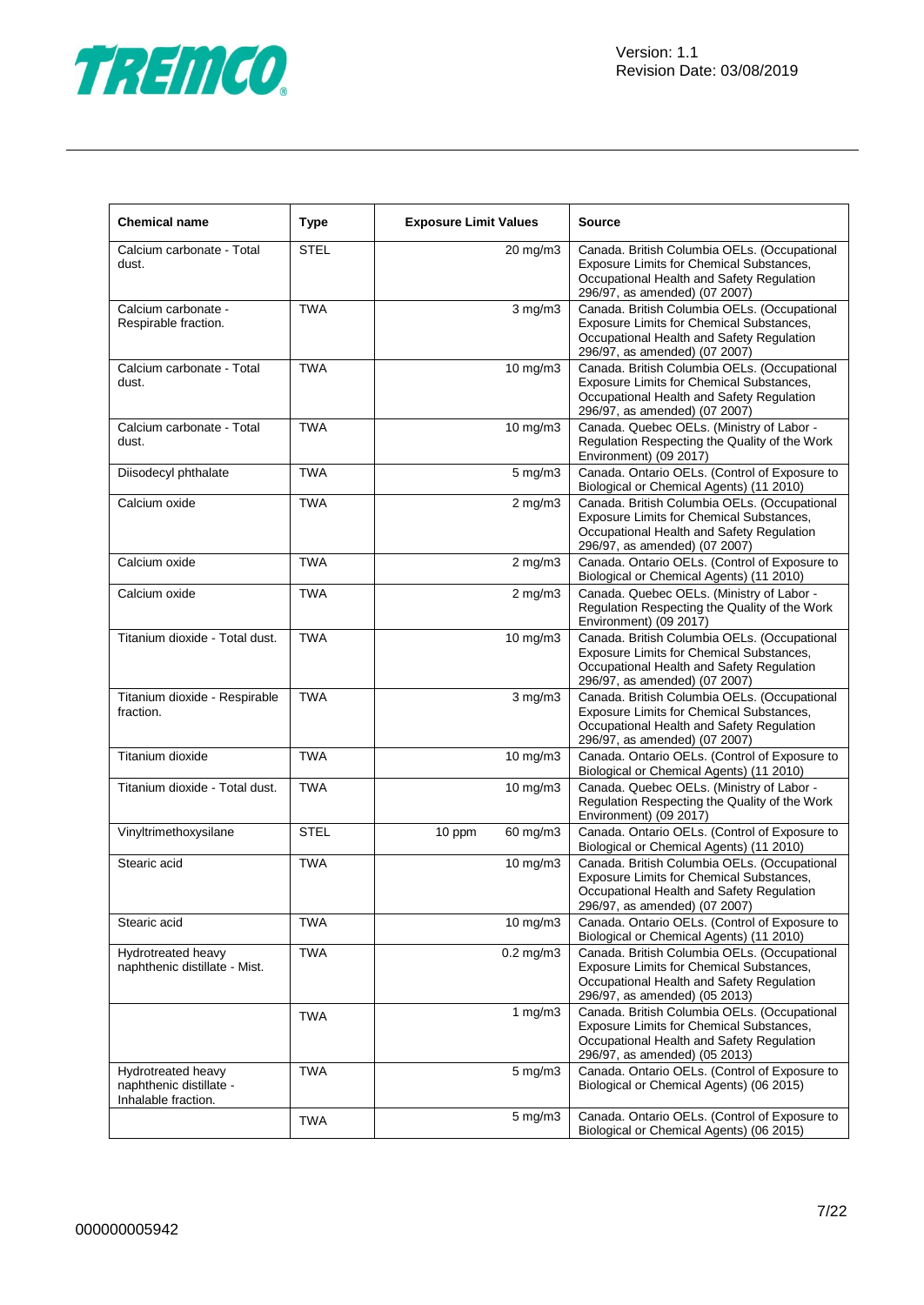

| Hydrotreated heavy<br>naphthenic distillate - Mist. | <b>STEL</b> | 10 mg/m3         | Canada. Quebec OELs. (Ministry of Labor -<br>Regulation Respecting the Quality of the Work<br>Environment) (09 2017)                                                   |
|-----------------------------------------------------|-------------|------------------|------------------------------------------------------------------------------------------------------------------------------------------------------------------------|
|                                                     | <b>TWA</b>  | 5 mg/m3          | Canada. Quebec OELs. (Ministry of Labor -<br>Regulation Respecting the Quality of the Work<br>Environment) (09 2017)                                                   |
| Aluminum oxide - Respirable.                        | <b>TWA</b>  | 1 $mg/m3$        | Canada. British Columbia OELs. (Occupational<br>Exposure Limits for Chemical Substances,<br>Occupational Health and Safety Regulation<br>296/97, as amended) (07 2007) |
| Aluminum oxide - Total dust.                        | <b>TWA</b>  | 10 mg/m3         | Canada. British Columbia OELs. (Occupational<br>Exposure Limits for Chemical Substances,<br>Occupational Health and Safety Regulation<br>296/97, as amended) (05 2013) |
| Aluminum oxide - Respirable<br>fraction.            | <b>TWA</b>  | $3$ mg/m $3$     | Canada. British Columbia OELs. (Occupational<br>Exposure Limits for Chemical Substances,<br>Occupational Health and Safety Regulation<br>296/97, as amended) (05 2013) |
| Aluminum oxide - Respirable<br>fraction.            | <b>TWA</b>  | 1 $mg/m3$        | Canada. Ontario OELs. (Control of Exposure to<br>Biological or Chemical Agents) (11 2010)                                                                              |
| Aluminum oxide - Inhalable<br>fraction.             | <b>TWA</b>  | 10 mg/m3         | Canada. Ontario OELs. (Control of Exposure to<br>Biological or Chemical Agents) (06 2015)                                                                              |
| Aluminum oxide - Respirable<br>fraction.            | <b>TWA</b>  | $3$ mg/m $3$     | Canada. Ontario OELs. (Control of Exposure to<br>Biological or Chemical Agents) (06 2015)                                                                              |
| Aluminum oxide - Total dust.<br>- as Al             | <b>TWA</b>  | 10 mg/m3         | Canada. Quebec OELs. (Ministry of Labor -<br>Regulation Respecting the Quality of the Work<br>Environment) (09 2017)                                                   |
| Trade Secret - Respirable<br>fraction.              | <b>TWA</b>  | $3 \text{ mg/m}$ | Canada. British Columbia OELs. (Occupational<br>Exposure Limits for Chemical Substances,<br>Occupational Health and Safety Regulation<br>296/97, as amended) (05 2013) |
| Trade Secret - Total dust.                          | <b>TWA</b>  | 10 mg/m3         | Canada. British Columbia OELs. (Occupational<br>Exposure Limits for Chemical Substances,<br>Occupational Health and Safety Regulation<br>296/97, as amended) (05 2013) |
| Trade Secret - Inhalable<br>fraction.               | <b>TWA</b>  | $10$ mg/m $3$    | Canada. Ontario OELs. (Control of Exposure to<br>Biological or Chemical Agents) (06 2015)                                                                              |
| Trade Secret - Respirable<br>fraction.              | <b>TWA</b>  | $3$ mg/m $3$     | Canada. Ontario OELs. (Control of Exposure to<br>Biological or Chemical Agents) (06 2015)                                                                              |
| Trade Secret - Total dust.                          | <b>TWA</b>  | 10 mg/m3         | Canada. Quebec OELs. (Ministry of Labor -<br>Regulation Respecting the Quality of the Work<br>Environment) (09 2017)                                                   |
| Dibutyltin diacetate - as Sn                        | <b>STEL</b> | $0.2$ mg/m $3$   | Canada. British Columbia OELs. (Occupational<br>Exposure Limits for Chemical Substances,<br>Occupational Health and Safety Regulation<br>296/97, as amended) (07 2007) |
|                                                     | <b>TWA</b>  | $0.1$ mg/m $3$   | Canada. British Columbia OELs. (Occupational<br>Exposure Limits for Chemical Substances,<br>Occupational Health and Safety Regulation<br>296/97, as amended) (07 2007) |
| Dibutyltin diacetate - as Sn                        | <b>TWA</b>  | $0.1$ mg/m $3$   | Canada. Ontario OELs. (Control of Exposure to<br>Biological or Chemical Agents) (11 2010)                                                                              |
| Dibutyltin diacetate - as Sn                        | <b>TWA</b>  | $0.1$ mg/m $3$   | Canada. Quebec OELs. (Ministry of Labor -<br>Regulation Respecting the Quality of the Work<br>Environment) (09 2017)                                                   |
|                                                     | <b>STEL</b> | $0.2$ mg/m $3$   | Canada. Quebec OELs. (Ministry of Labor -<br>Regulation Respecting the Quality of the Work<br>Environment) (09 2017)                                                   |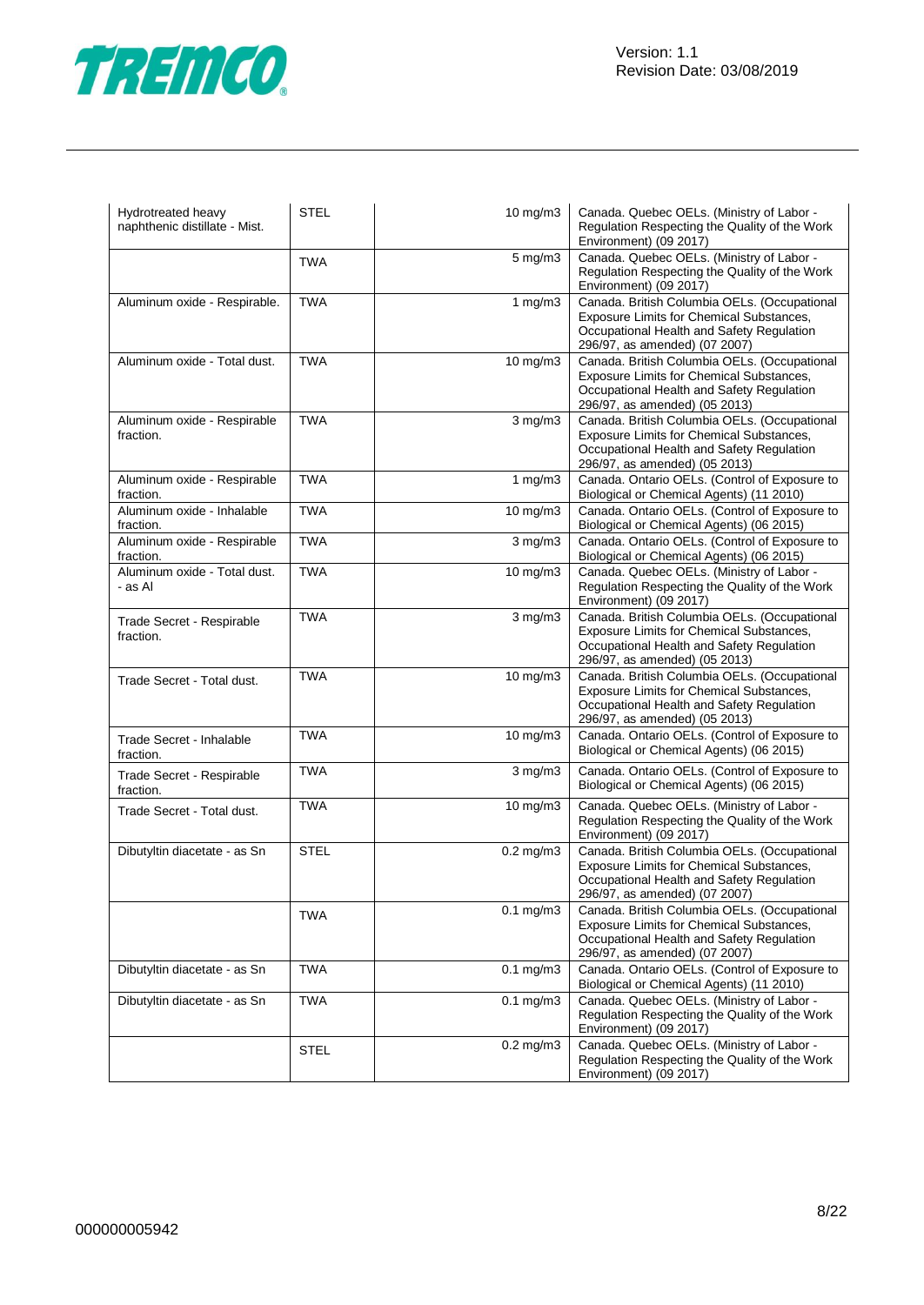

| Dibutyl phthalate                      | <b>TWA</b>  |         | 5 mg/m3              | Canada. British Columbia OELs. (Occupational<br>Exposure Limits for Chemical Substances,<br>Occupational Health and Safety Regulation<br>296/97, as amended) (07 2007) |
|----------------------------------------|-------------|---------|----------------------|------------------------------------------------------------------------------------------------------------------------------------------------------------------------|
| Dibutyl phthalate                      | <b>TWA</b>  |         | $5 \text{ mg/m}$     | Canada. Ontario OELs. (Control of Exposure to<br>Biological or Chemical Agents) (11 2010)                                                                              |
| Dibutyl phthalate                      | <b>TWA</b>  |         | $5 \text{ mg/m}$     | Canada. Quebec OELs. (Ministry of Labor -<br>Regulation Respecting the Quality of the Work<br>Environment) (09 2017)                                                   |
| Amorphous silica - Total               | <b>TWA</b>  |         | 4 mg/m3              | Canada. British Columbia OELs. (Occupational<br>Exposure Limits for Chemical Substances,<br>Occupational Health and Safety Regulation<br>296/97, as amended) (07 2007) |
| Amorphous silica -<br>Respirable.      | <b>TWA</b>  |         | $1.5 \text{ mg/m}$ 3 | Canada. British Columbia OELs. (Occupational<br>Exposure Limits for Chemical Substances,<br>Occupational Health and Safety Regulation<br>296/97, as amended) (07 2007) |
| Amorphous silica -<br>Respirable dust. | <b>TWA</b>  |         | $6$ mg/m $3$         | Canada. Quebec OELs. (Ministry of Labor -<br>Regulation Respecting the Quality of the Work<br>Environment) (09 2017)                                                   |
| Zirconium dioxide - as Zr              | <b>STEL</b> |         | 10 mg/m3             | Canada. British Columbia OELs. (Occupational<br>Exposure Limits for Chemical Substances,<br>Occupational Health and Safety Regulation<br>296/97, as amended) (07 2007) |
|                                        | <b>TWA</b>  |         | 5 mg/m3              | Canada. British Columbia OELs. (Occupational<br>Exposure Limits for Chemical Substances,<br>Occupational Health and Safety Regulation<br>296/97, as amended) (07 2007) |
| Zirconium dioxide - as Zr              | <b>TWA</b>  |         | $5$ mg/m $3$         | Canada. Ontario OELs. (Control of Exposure to<br>Biological or Chemical Agents) (11 2010)                                                                              |
|                                        | STEL        |         | $10$ mg/m $3$        | Canada. Ontario OELs. (Control of Exposure to<br>Biological or Chemical Agents) (11 2010)                                                                              |
| Zirconium dioxide - as Zr              | <b>TWA</b>  |         | $5 \text{ mg/m}$     | Canada. Quebec OELs. (Ministry of Labor -<br>Regulation Respecting the Quality of the Work<br>Environment) (09 2017)                                                   |
|                                        | <b>STEL</b> |         | $10 \text{ mg/m}$    | Canada. Quebec OELs. (Ministry of Labor -<br>Regulation Respecting the Quality of the Work<br>Environment) (09 2017)                                                   |
| Methanol                               | STEL        | 250 ppm |                      | Canada. British Columbia OELs. (Occupational<br>Exposure Limits for Chemical Substances,<br>Occupational Health and Safety Regulation<br>296/97, as amended) (07 2007) |
|                                        | <b>TWA</b>  | 200 ppm |                      | Canada. British Columbia OELs. (Occupational<br>Exposure Limits for Chemical Substances,<br>Occupational Health and Safety Regulation<br>296/97, as amended) (07 2007) |
| Methanol                               | <b>STEL</b> | 250 ppm |                      | Canada. Ontario OELs. (Control of Exposure to<br>Biological or Chemical Agents) (11 2010)                                                                              |
|                                        | <b>TWA</b>  | 200 ppm |                      | Canada. Ontario OELs. (Control of Exposure to<br>Biological or Chemical Agents) (11 2010)                                                                              |
| Methanol                               | <b>STEL</b> | 250 ppm | 328 mg/m3            | Canada. Quebec OELs. (Ministry of Labor -<br>Regulation Respecting the Quality of the Work<br>Environment) (09 2017)                                                   |
|                                        | <b>TWA</b>  | 200 ppm | 262 mg/m3            | Canada. Quebec OELs. (Ministry of Labor -<br>Regulation Respecting the Quality of the Work<br>Environment) (09 2017)                                                   |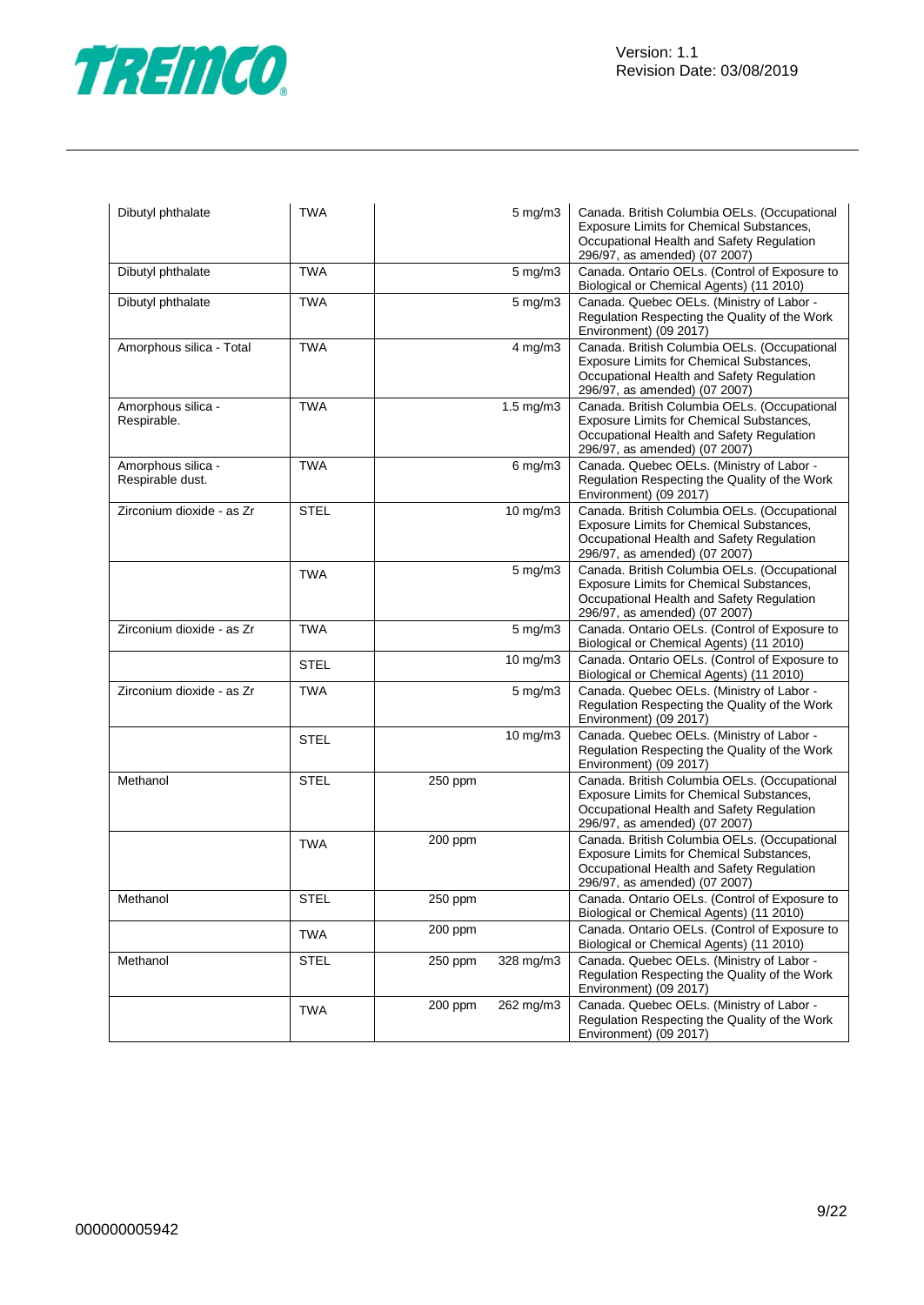

| Cyclohexane                                                           | <b>TWA</b>  | 100 ppm              | Canada. British Columbia OELs. (Occupational<br>Exposure Limits for Chemical Substances,<br>Occupational Health and Safety Regulation<br>296/97, as amended) (07 2007)        |
|-----------------------------------------------------------------------|-------------|----------------------|-------------------------------------------------------------------------------------------------------------------------------------------------------------------------------|
| Cyclohexane                                                           | <b>TWA</b>  | 100 ppm              | Canada. Ontario OELs. (Control of Exposure to<br>Biological or Chemical Agents) (11 2010)                                                                                     |
| Cyclohexane                                                           | <b>TWA</b>  | 300 ppm 1,030 mg/m3  | Canada. Quebec OELs. (Ministry of Labor -<br>Regulation Respecting the Quality of the Work<br>Environment) (12 2008)                                                          |
| Carbon Black - Inhalable                                              | <b>TWA</b>  | $3$ mg/m $3$         | Canada. British Columbia OELs. (Occupational<br>Exposure Limits for Chemical Substances,<br>Occupational Health and Safety Regulation<br>296/97, as amended) (09 2011)        |
| Carbon Black - Inhalable<br>fraction.                                 | <b>TWA</b>  | $3$ mg/m $3$         | Canada. Ontario OELs. (Control of Exposure to<br>Biological or Chemical Agents) (06 2015)                                                                                     |
| Carbon Black                                                          | <b>TWA</b>  | $3.5$ mg/m $3$       | Canada. Quebec OELs. (Ministry of Labor -<br>Regulation Respecting the Quality of the Work<br>Environment) (09 2017)                                                          |
| Iron oxide - Total dust.                                              | <b>TWA</b>  | $\frac{1}{10}$ mg/m3 | Canada. British Columbia OELs. (Occupational<br>Exposure Limits for Chemical Substances,<br>Occupational Health and Safety Regulation<br>296/97, as amended) (07 2007)        |
| Iron oxide - Dust. - as Fe                                            | <b>TWA</b>  | $5 \text{ mg/m}$     | Canada. British Columbia OELs. (Occupational<br><b>Exposure Limits for Chemical Substances,</b><br>Occupational Health and Safety Regulation<br>296/97, as amended) (07 2007) |
| Iron oxide - Fume. - as Fe                                            | <b>STEL</b> | 10 mg/m3             | Canada. British Columbia OELs. (Occupational<br><b>Exposure Limits for Chemical Substances,</b><br>Occupational Health and Safety Regulation<br>296/97, as amended) (07 2007) |
| Iron oxide - Respirable<br>fraction.                                  | <b>TWA</b>  | $3$ mg/m $3$         | Canada. British Columbia OELs. (Occupational<br>Exposure Limits for Chemical Substances,<br>Occupational Health and Safety Regulation<br>296/97, as amended) (07 2007)        |
| Iron oxide - Fume. - as Fe                                            | <b>TWA</b>  | $5$ mg/m $3$         | Canada. British Columbia OELs. (Occupational<br>Exposure Limits for Chemical Substances,<br>Occupational Health and Safety Regulation<br>296/97, as amended) (07 2007)        |
| Iron oxide - Respirable<br>fraction.                                  | <b>TWA</b>  | 5 mg/m3              | Canada. Ontario OELs. (Control of Exposure to<br>Biological or Chemical Agents) (11 2010)                                                                                     |
| Iron oxide - Total dust.                                              | <b>TWA</b>  | 10 mg/m3             | Canada. Quebec OELs. (Ministry of Labor -<br>Regulation Respecting the Quality of the Work<br>Environment) (09 2017)                                                          |
| Iron oxide - Dust and fume. -<br>as Fe                                | <b>TWA</b>  | $5$ mg/m $3$         | Canada. Quebec OELs. (Ministry of Labor -<br>Regulation Respecting the Quality of the Work<br>Environment) (09 2017)                                                          |
| Crystalline Silica (Quartz)/<br>Silica Sand - Respirable<br>fraction. | <b>TWA</b>  | 0.025 mg/m3          | Canada. British Columbia OELs. (Occupational<br>Exposure Limits for Chemical Substances,<br>Occupational Health and Safety Regulation<br>296/97, as amended) (07 2007)        |
| Crystalline Silica (Quartz)/<br>Silica Sand - Respirable<br>fraction. | <b>TWA</b>  | $0.10$ mg/m $3$      | Canada. Ontario OELs. (Control of Exposure to<br>Biological or Chemical Agents) (06 2015)                                                                                     |
| Crystalline Silica (Quartz)/<br>Silica Sand - Respirable dust.        | <b>TWA</b>  | $0.1$ mg/m $3$       | Canada. Quebec OELs. (Ministry of Labor -<br>Regulation Respecting the Quality of the Work<br>Environment) (09 2017)                                                          |
| Dibutyl tin dilaurate - as Sn                                         | <b>STEL</b> | $0.2$ mg/m $3$       | Canada. British Columbia OELs. (Occupational<br>Exposure Limits for Chemical Substances,<br>Occupational Health and Safety Regulation<br>296/97, as amended) (07 2007)        |
|                                                                       | TWA         | $0.1$ mg/m $3$       | Canada. British Columbia OELs. (Occupational<br>Exposure Limits for Chemical Substances,<br>Occupational Health and Safety Regulation<br>296/97, as amended) (07 2007)        |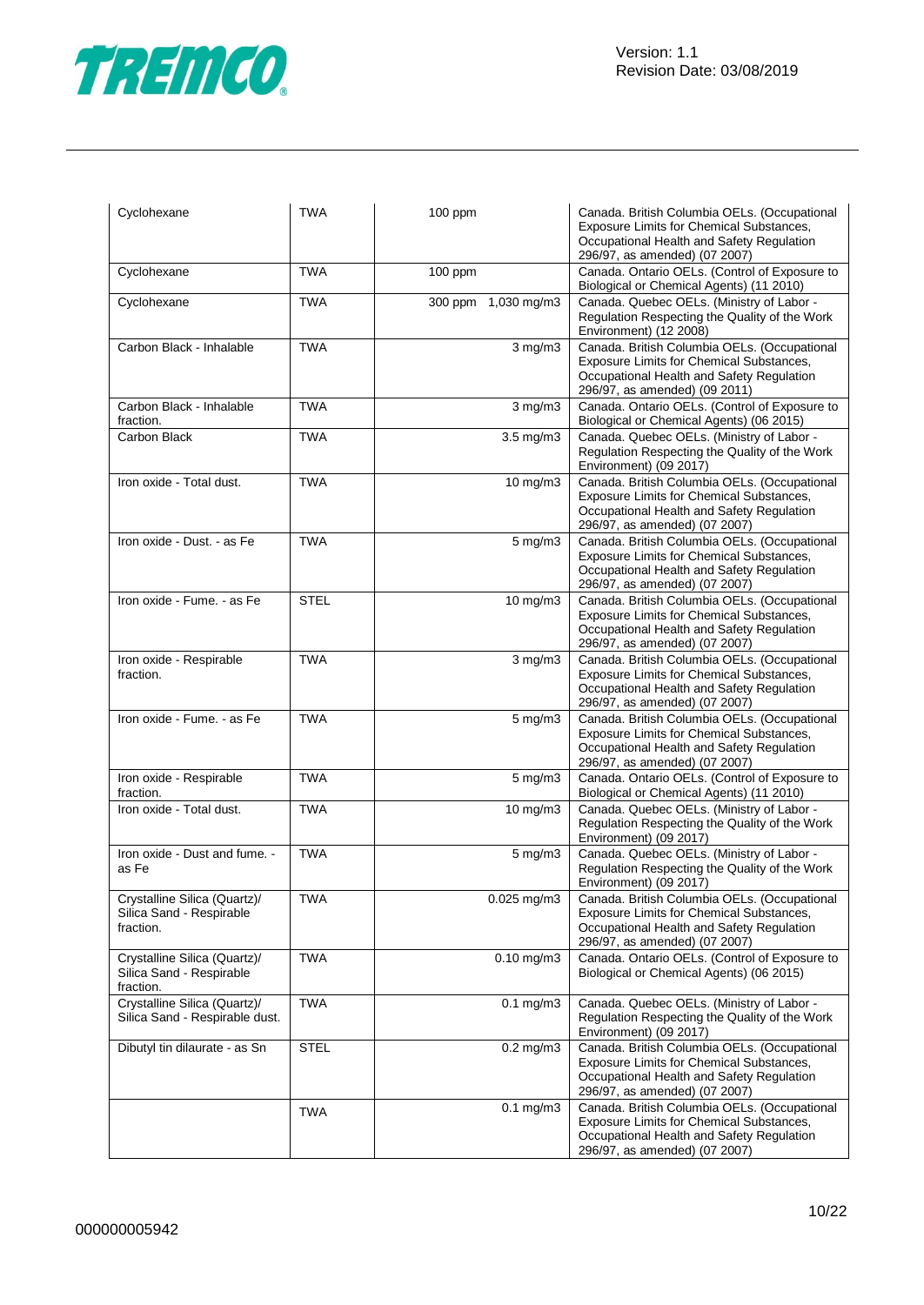

| Dibutyl tin dilaurate - as Sn | <b>TWA</b>  |        | $0.1$ mg/m $3$       | Canada. Ontario OELs. (Control of Exposure to<br>Biological or Chemical Agents) (11 2010)                                                                              |
|-------------------------------|-------------|--------|----------------------|------------------------------------------------------------------------------------------------------------------------------------------------------------------------|
| Dibutyl tin dilaurate - as Sn | <b>STEL</b> |        | $0.2$ mg/m $3$       | Canada. Quebec OELs. (Ministry of Labor -<br>Regulation Respecting the Quality of the Work<br>Environment) (09 2017)                                                   |
|                               | <b>TWA</b>  |        | $0.1 \text{ mg/m}$ 3 | Canada. Quebec OELs. (Ministry of Labor -<br>Regulation Respecting the Quality of the Work<br>Environment) (09 2017)                                                   |
| Acetic acid                   | <b>STEL</b> | 15 ppm |                      | Canada. British Columbia OELs. (Occupational<br>Exposure Limits for Chemical Substances,<br>Occupational Health and Safety Regulation<br>296/97, as amended) (07 2007) |
|                               | <b>TWA</b>  | 10 ppm |                      | Canada. British Columbia OELs. (Occupational<br>Exposure Limits for Chemical Substances,<br>Occupational Health and Safety Regulation<br>296/97, as amended) (07 2007) |
| Acetic acid                   | <b>STEL</b> | 15 ppm |                      | Canada. Ontario OELs. (Control of Exposure to<br>Biological or Chemical Agents) (11 2010)                                                                              |
|                               | <b>TWA</b>  | 10 ppm |                      | Canada. Ontario OELs. (Control of Exposure to<br>Biological or Chemical Agents) (11 2010)                                                                              |
| Acetic acid                   | <b>TWA</b>  | 10 ppm | 25 mg/m3             | Canada. Quebec OELs. (Ministry of Labor -<br>Regulation Respecting the Quality of the Work<br>Environment) (09 2017)                                                   |
|                               | <b>STEL</b> | 15 ppm | $37 \text{ mg/m}$    | Canada. Quebec OELs. (Ministry of Labor -<br>Regulation Respecting the Quality of the Work<br>Environment) (09 2017)                                                   |

**Appropriate Engineering Controls** Mechanical ventilation or local exhaust ventilation may be required. Observe good industrial hygiene practices. Observe occupational exposure limits and minimize the risk of inhalation of dust.

#### **Individual protection measures, such as personal protective equipment**

| <b>General information:</b>                       | Good general ventilation (typically 10 air changes per hour) should be used.<br>Ventilation rates should be matched to conditions. Supplementary local<br>exhaust ventilation, closed systems, or respiratory and eye protection may<br>be needed in special circumstances, such as poorly ventilated spaces,<br>heating, evaporation of liquids from large surfaces, spraying of mists,<br>mechanical generation of dusts, drying of solids, etc.                                        |
|---------------------------------------------------|-------------------------------------------------------------------------------------------------------------------------------------------------------------------------------------------------------------------------------------------------------------------------------------------------------------------------------------------------------------------------------------------------------------------------------------------------------------------------------------------|
| <b>Eye/face protection:</b>                       | Wear safety glasses with side shields (or goggles).                                                                                                                                                                                                                                                                                                                                                                                                                                       |
| <b>Skin Protection</b><br><b>Hand Protection:</b> | Use suitable protective gloves if risk of skin contact.                                                                                                                                                                                                                                                                                                                                                                                                                                   |
| Other:                                            | Wear suitable protective clothing.                                                                                                                                                                                                                                                                                                                                                                                                                                                        |
| <b>Respiratory Protection:</b>                    | If engineering controls do not maintain airborne concentrations below<br>recommended exposure limits (where applicable) or to an acceptable level<br>(in countries where exposure limits have not been established), an<br>approved respirator must be worn. Air-purifying respirator with an<br>appropriate, government approved (where applicable), air-purifying filter,<br>cartridge or canister. Contact health and safety professional or<br>manufacturer for specific information. |
| Hygiene measures:                                 | Observe good industrial hygiene practices. Wash hands before breaks and<br>immediately after handling the product. Do not handle until all safety<br>precautions have been read and understood. Obtain special instructions<br>before use.                                                                                                                                                                                                                                                |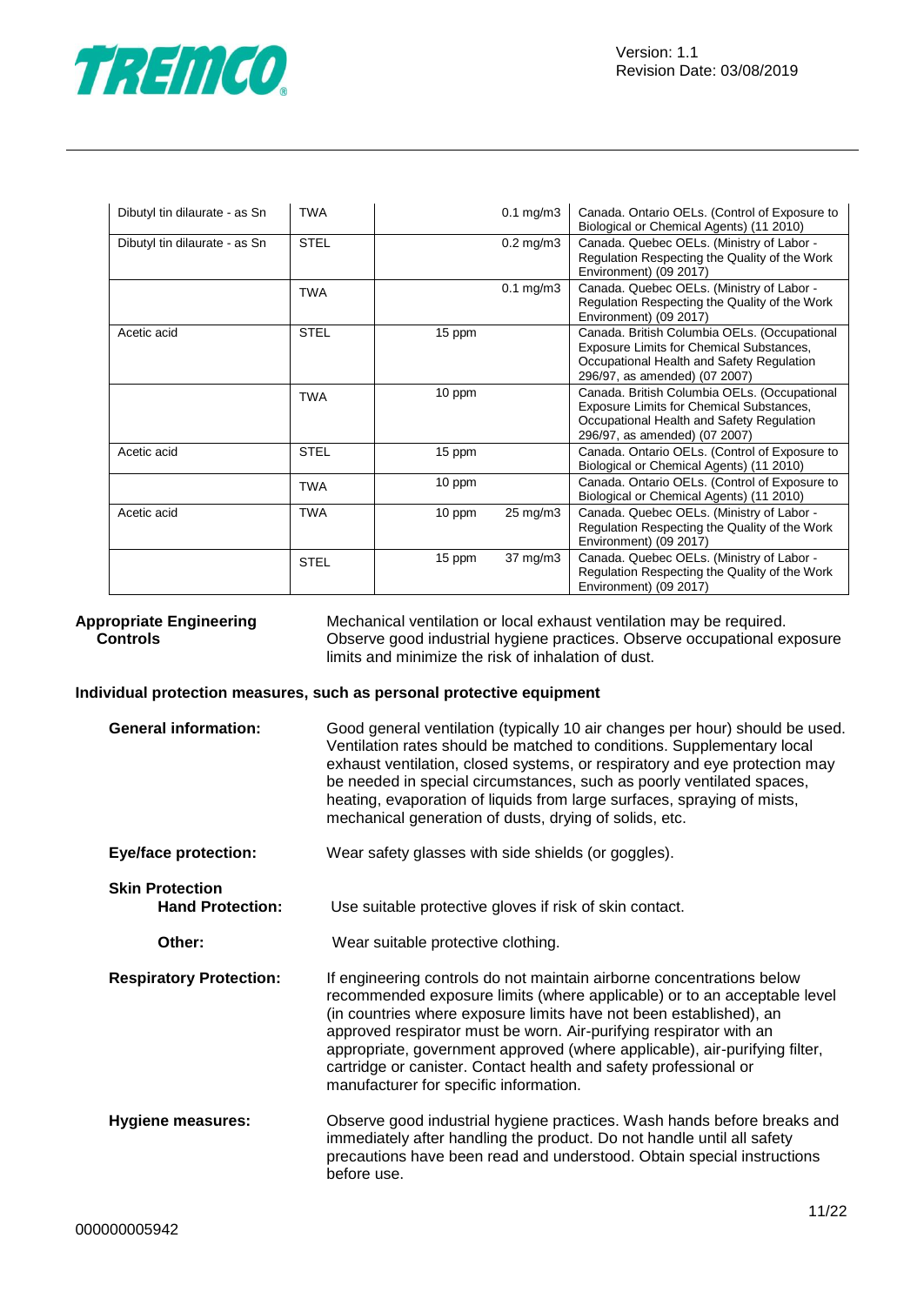

## **9. Physical and chemical properties**

| Appearance                                            |                                                                                                |
|-------------------------------------------------------|------------------------------------------------------------------------------------------------|
| <b>Physical state:</b>                                | solid                                                                                          |
| Form:                                                 | Paste                                                                                          |
| Color:                                                | Gray                                                                                           |
| Odor:                                                 | Mild sharp                                                                                     |
| <b>Odor threshold:</b>                                | No data available.                                                                             |
| pH:                                                   | No data available.                                                                             |
| <b>Melting point/freezing point:</b>                  | No data available.                                                                             |
| Initial boiling point and boiling range:              | No data available.                                                                             |
| <b>Flash Point:</b>                                   | No data available.                                                                             |
| <b>Evaporation rate:</b>                              | Slower than Ether                                                                              |
| Flammability (solid, gas):                            | No                                                                                             |
| Upper/lower limit on flammability or explosive limits |                                                                                                |
| Flammability limit - upper (%):                       | No data available.                                                                             |
| Flammability limit - lower (%):                       | No data available.                                                                             |
| Explosive limit - upper (%):                          | No data available.                                                                             |
| Explosive limit - lower (%):                          | No data available.                                                                             |
| Vapor pressure:                                       | No data available.                                                                             |
| Vapor density:                                        | Vapors are heavier than air and may travel along the floor and<br>in the bottom of containers. |
| <b>Relative density:</b>                              | 1.42                                                                                           |
| Solubility(ies)                                       |                                                                                                |
| <b>Solubility in water:</b>                           | <b>Practically Insoluble</b>                                                                   |
| Solubility (other):                                   | No data available.                                                                             |
| Partition coefficient (n-octanol/water):              | No data available.                                                                             |
| Auto-ignition temperature:                            | No data available.                                                                             |
| <b>Decomposition temperature:</b>                     | No data available.                                                                             |
| <b>Viscosity:</b>                                     | No data available.                                                                             |
|                                                       |                                                                                                |

## **10. Stability and reactivity**

| <b>Reactivity:</b>                            | No data available.                                                                                                                         |
|-----------------------------------------------|--------------------------------------------------------------------------------------------------------------------------------------------|
| <b>Chemical Stability:</b>                    | Material is stable under normal conditions.                                                                                                |
| <b>Possibility of hazardous</b><br>reactions: | No data available.                                                                                                                         |
| Conditions to avoid:                          | Avoid heat or contamination.                                                                                                               |
| <b>Incompatible Materials:</b>                | Alcohols. Strong acids. Avoid contact with oxidizing agents (e.g. nitric acid,<br>peroxides and chromates). Strong bases. Water, moisture. |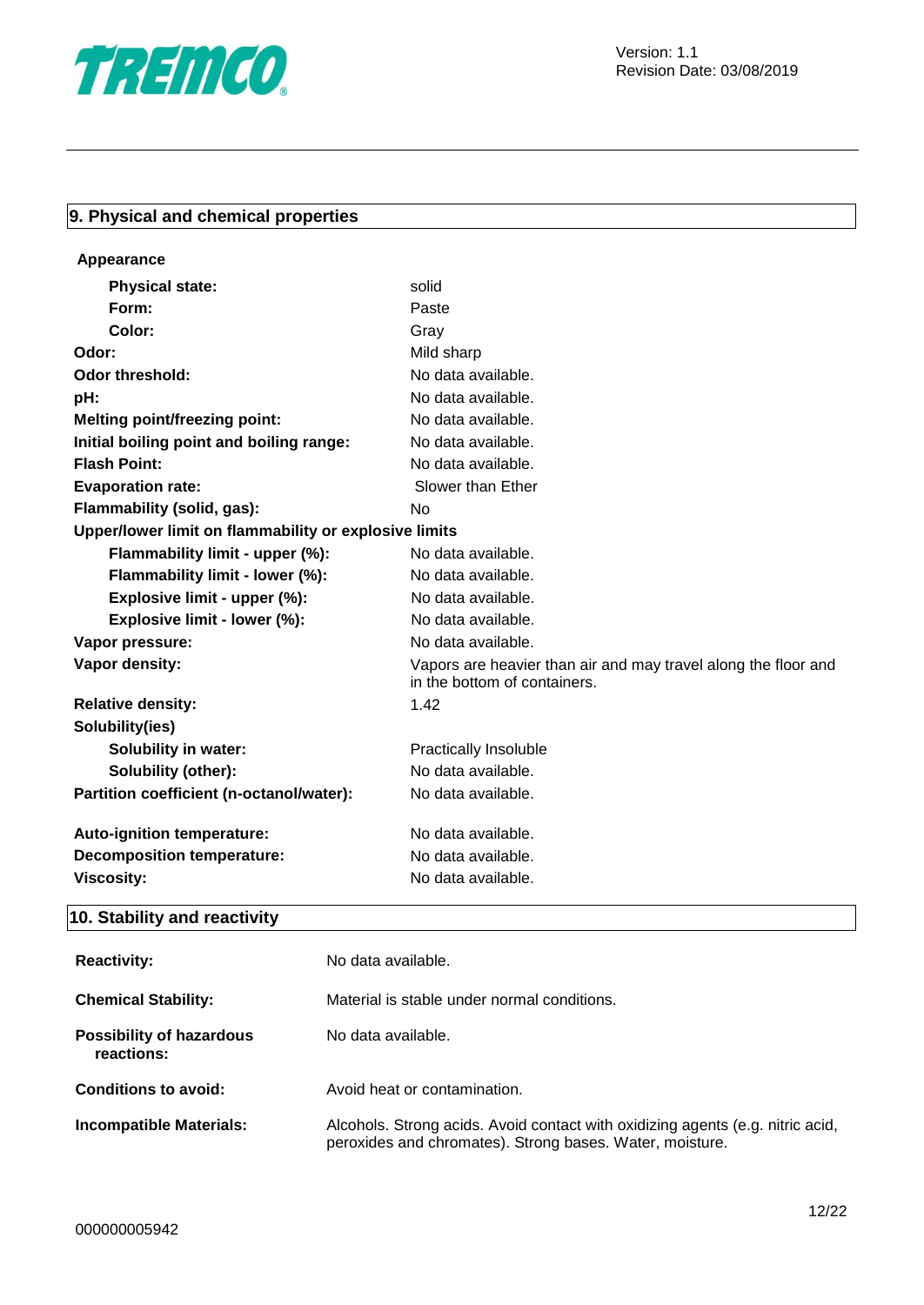

| <b>Hazardous Decomposition</b><br><b>Products:</b>      | Thermal decomposition or combustion may liberate carbon oxides and<br>other toxic gases or vapors. |  |
|---------------------------------------------------------|----------------------------------------------------------------------------------------------------|--|
| 11. Toxicological information                           |                                                                                                    |  |
| Information on likely routes of exposure<br>Inhalation: | In high concentrations, vapors, fumes or mists may irritate nose, throat and<br>mucus membranes.   |  |
| <b>Skin Contact:</b>                                    | May be harmful in contact with skin. Causes mild skin irritation.                                  |  |
| Eye contact:                                            | Eye contact is possible and should be avoided.                                                     |  |
| Ingestion:                                              | May be harmful if swallowed.                                                                       |  |
|                                                         | Symptoms related to the physical, chemical and toxicological characteristics                       |  |
| Inhalation:                                             | No data available.                                                                                 |  |
| <b>Skin Contact:</b>                                    | No data available.                                                                                 |  |
| Eye contact:                                            | No data available.                                                                                 |  |
| Ingestion:                                              | No data available.                                                                                 |  |
| Information on toxicological effects                    |                                                                                                    |  |
| Acute toxicity (list all possible routes of exposure)   |                                                                                                    |  |
| Oral<br><b>Product:</b>                                 | ATEmix: 27,457.44 mg/kg                                                                            |  |
| <b>Dermal</b><br><b>Product:</b>                        | ATEmix: 55,867.63 mg/kg                                                                            |  |
| <b>Inhalation</b><br><b>Product:</b>                    | Not classified for acute toxicity based on available data.                                         |  |
| Specified substance(s):<br>Diisodecyl phthalate         | LC 50 (Rat): $> 12.54$ mg/l                                                                        |  |
| Titanium dioxide                                        | LC 50 (Rat): 3.43 mg/l                                                                             |  |
| Hexamethyldisilazane                                    | LC 50 (Rat): 8,700 mg/m3                                                                           |  |
| Hydrotreated heavy<br>naphthenic distillate             | LC 50 (Rat): 9.6 mg/l                                                                              |  |
| <b>Repeated dose toxicity</b><br><b>Product:</b>        | No data available.<br>13/22                                                                        |  |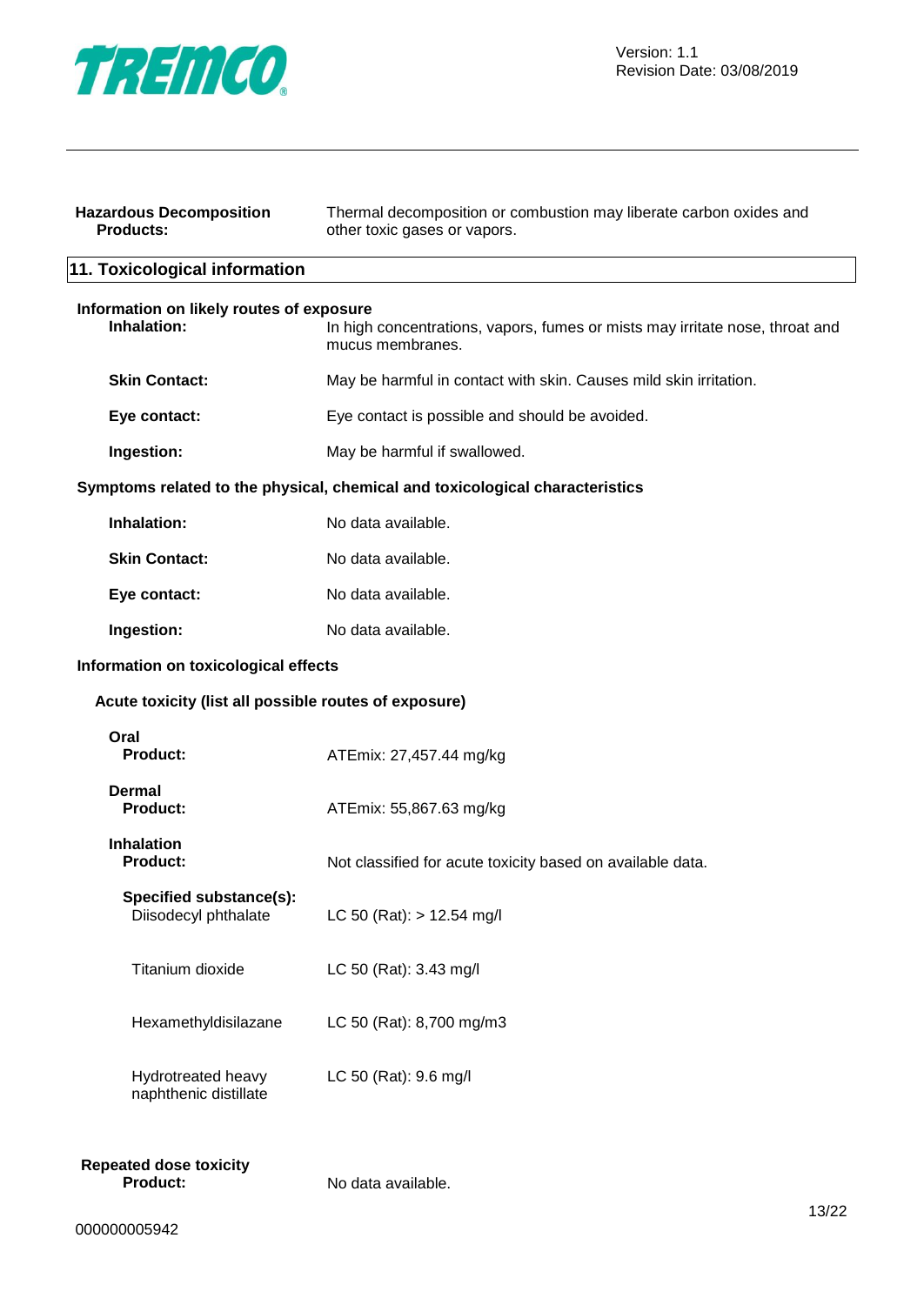

| <b>Skin Corrosion/Irritation</b> |                    |
|----------------------------------|--------------------|
| <b>Product:</b>                  | No data available. |

| Specified substance(s):<br>Calcium carbonate |            | in vivo (Rabbit): Not irritant Experimental result, Key study                |
|----------------------------------------------|------------|------------------------------------------------------------------------------|
| Butyl benzyl phthalate                       |            | in vivo (Rabbit): Not irritant Experimental result, Key study                |
| Titanium dioxide                             |            | in vivo (Rabbit): Not irritant Experimental result, Supporting study         |
| Vinyltrimethoxysilane                        |            | in vivo (Rabbit): Not irritant Experimental result, Key study                |
| Hexamethyldisilazane                         | Irritating | in vivo (Rabbit): Not irritant Experimental result, Weight of Evidence study |
| Stearic acid                                 |            | in vivo (Rabbit): Not irritant Experimental result, Key study                |
| Hydrotreated heavy<br>naphthenic distillate  |            | in vivo (Rabbit): Not irritant Experimental result, Key study                |

#### **Serious Eye Damage/Eye Irritation**

| <b>Product:</b><br>Specified substance(s):  | No data available.                  |
|---------------------------------------------|-------------------------------------|
| Calcium carbonate                           | Rabbit, 24 - 72 hrs: Not irritating |
| Butyl benzyl phthalate                      | Rabbit, 24 - 72 hrs: Not irritating |
| Titanium dioxide                            | Rabbit, 24 hrs: Not irritating      |
| Vinyltrimethoxysilane                       | Rabbit: Not irritating              |
| Hexamethyldisilazane                        | Rabbit, 24 - 72 hrs: Not irritating |
| Stearic acid                                | Rabbit, 27 - 72 hrs: Not irritating |
| Hydrotreated heavy<br>naphthenic distillate | Rabbit, 24 hrs: Not irritating      |
| <b>Respiratory or Skin Sensitization</b>    |                                     |

**Product:** May cause allergy or asthma symptoms or breathing difficulties if inhaled. May cause sensitization by inhalation.

**Carcinogenicity**

No data available.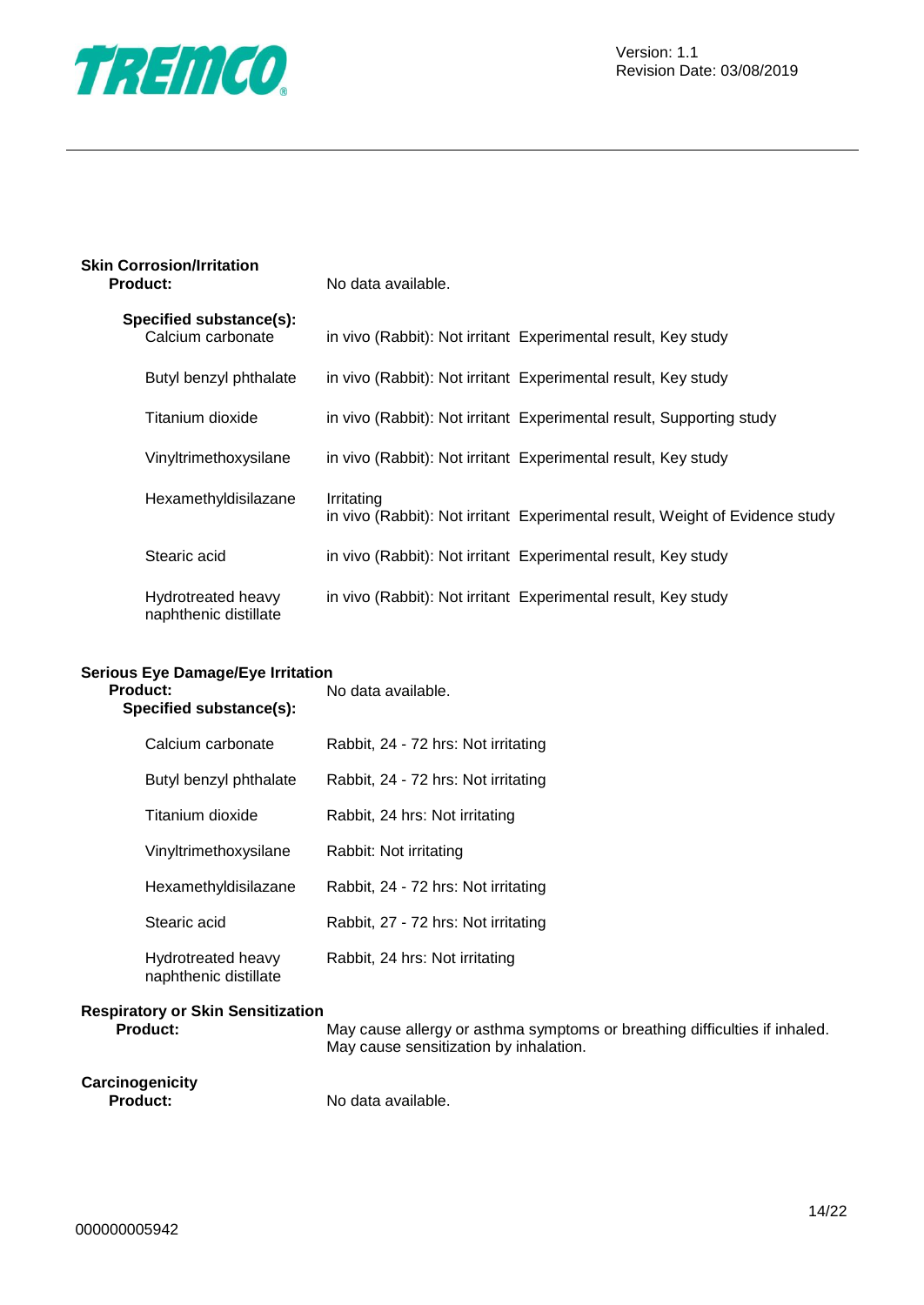

| IARC Monographs on the Evaluation of Carcinogenic Risks to Humans: |                                                           |                                                                                                                      |
|--------------------------------------------------------------------|-----------------------------------------------------------|----------------------------------------------------------------------------------------------------------------------|
|                                                                    | Titanium dioxide                                          | Overall evaluation: Possibly carcinogenic to humans.                                                                 |
|                                                                    | Hydrotreated heavy<br>naphthenic distillate               | Overall evaluation: Not classifiable as to carcinogenicity to humans. Overall<br>evaluation: Carcinogenic to humans. |
|                                                                    | naphthenic distillate                                     | US. National Toxicology Program (NTP) Report on Carcinogens:<br>Hydrotreated heavy Known To Be Human Carcinogen.     |
|                                                                    | No carcinogenic components identified                     | US. OSHA Specifically Regulated Substances (29 CFR 1910.1001-1050):                                                  |
| <b>Germ Cell Mutagenicity</b>                                      |                                                           |                                                                                                                      |
| In vitro<br><b>Product:</b>                                        |                                                           | No data available.                                                                                                   |
| In vivo<br><b>Product:</b>                                         |                                                           | No data available.                                                                                                   |
| <b>Reproductive toxicity</b><br><b>Product:</b>                    |                                                           | May damage fertility or the unborn child.                                                                            |
| <b>Product:</b>                                                    | <b>Specific Target Organ Toxicity - Single Exposure</b>   | No data available.                                                                                                   |
| <b>Product:</b>                                                    | <b>Specific Target Organ Toxicity - Repeated Exposure</b> | No data available.                                                                                                   |
| <b>Aspiration Hazard</b><br><b>Product:</b>                        |                                                           | No data available.                                                                                                   |
| Other effects:                                                     |                                                           | No data available.                                                                                                   |

## **12. Ecological information**

#### **Ecotoxicity:**

**Acute hazards to the aquatic environment:**

**Fish**

**Product:** No data available.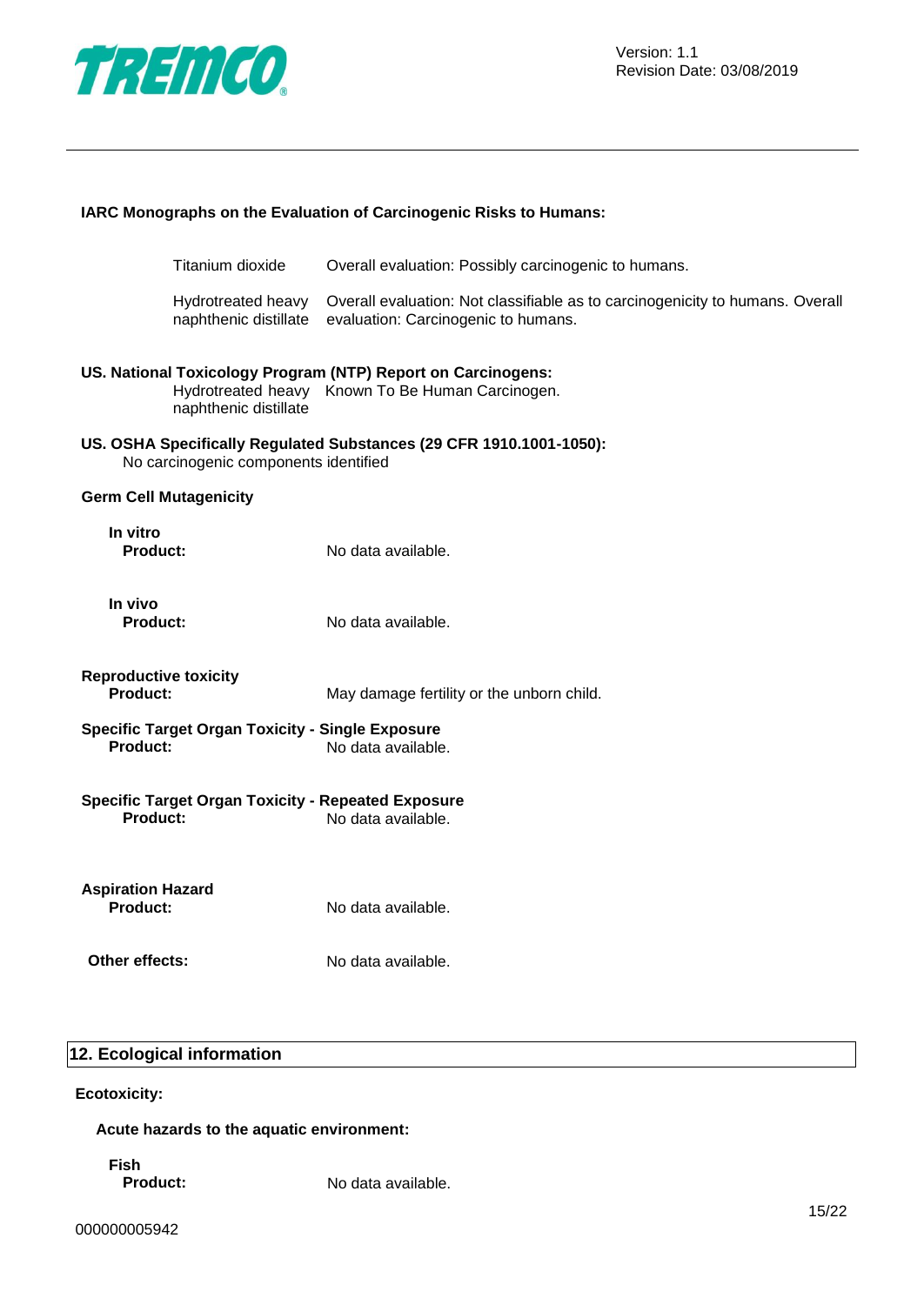

| Specified substance(s):<br>Butyl benzyl phthalate | LC 50 (Fathead minnow (Pimephales promelas), 96 h): 1.39 - 3.88 mg/l<br>Mortality                                                                                                                                                                                                                                                                                                                                                            |  |
|---------------------------------------------------|----------------------------------------------------------------------------------------------------------------------------------------------------------------------------------------------------------------------------------------------------------------------------------------------------------------------------------------------------------------------------------------------------------------------------------------------|--|
| Diisodecyl phthalate                              | LC 50 (Fathead minnow (Pimephales promelas), 96 h): > 0.47 mg/l Mortality                                                                                                                                                                                                                                                                                                                                                                    |  |
| <b>Aquatic Invertebrates</b><br><b>Product:</b>   | No data available.                                                                                                                                                                                                                                                                                                                                                                                                                           |  |
| Specified substance(s):<br>Butyl benzyl phthalate | EC 50 (Water flea (Daphnia magna), 48 h): $> 10$ mg/l Intoxication<br>EC 50 (Opossum shrimp (Americamysis bahia), 48 h): > 0.9 mg/l Mortality<br>EC 50 (Water flea (Daphnia magna), 24 h): > 10 mg/l Intoxication<br>EC 50 (Water flea (Daphnia magna), 21 d): > 0.76 mg/l Intoxication<br>EC 50 (Water flea (Daphnia magna), $14 d$ ): $> 0.76$ mg/l Intoxication                                                                           |  |
| Diisodecyl phthalate                              | EC 50 (Opossum shrimp (Americamysis bahia), 96 h): > 0.08 mg/l Mortality                                                                                                                                                                                                                                                                                                                                                                     |  |
| Titanium dioxide                                  | EC 50 (Water flea (Daphnia magna), 48 h): > 1,000 mg/l Intoxication                                                                                                                                                                                                                                                                                                                                                                          |  |
| Chronic hazards to the aquatic environment:       |                                                                                                                                                                                                                                                                                                                                                                                                                                              |  |
| <b>Fish</b><br>Product:                           | No data available.                                                                                                                                                                                                                                                                                                                                                                                                                           |  |
| Specified substance(s):<br>Butyl benzyl phthalate | NOAEL (Pimephales promelas, 126 d): 64.6 - 67.5 µg/l Experimental result,<br>Key study<br>NOAEL (Oncorhynchus mykiss, 124 d): 0.2 mg/l Experimental result, Key<br>study<br>LOAEL (Pimephales promelas, 126 d): 18.1 µg/l Experimental result, Key<br>study<br>LC 50 (Pimephales promelas, 4 d): 2.32 mg/l Experimental result,<br>Supporting study<br>LC 50 (Pimephales promelas, 14 d): 2.25 mg/l Experimental result,<br>Supporting study |  |
| Hydrotreated heavy<br>naphthenic distillate       | NOAEL (Oncorhynchus mykiss, 14 d): >= 1,000 mg/l QSAR QSAR,<br>Supporting study                                                                                                                                                                                                                                                                                                                                                              |  |
| <b>Aquatic Invertebrates</b>                      |                                                                                                                                                                                                                                                                                                                                                                                                                                              |  |

## **Product:** No data available.

| <b>Toxicity to Aquatic Plants</b> |                    |
|-----------------------------------|--------------------|
| <b>Product:</b>                   | No data available. |

#### **Persistence and Degradability**

| <b>Biodegradation</b> |                    |
|-----------------------|--------------------|
| <b>Product:</b>       | No data available. |

#### **BOD/COD Ratio**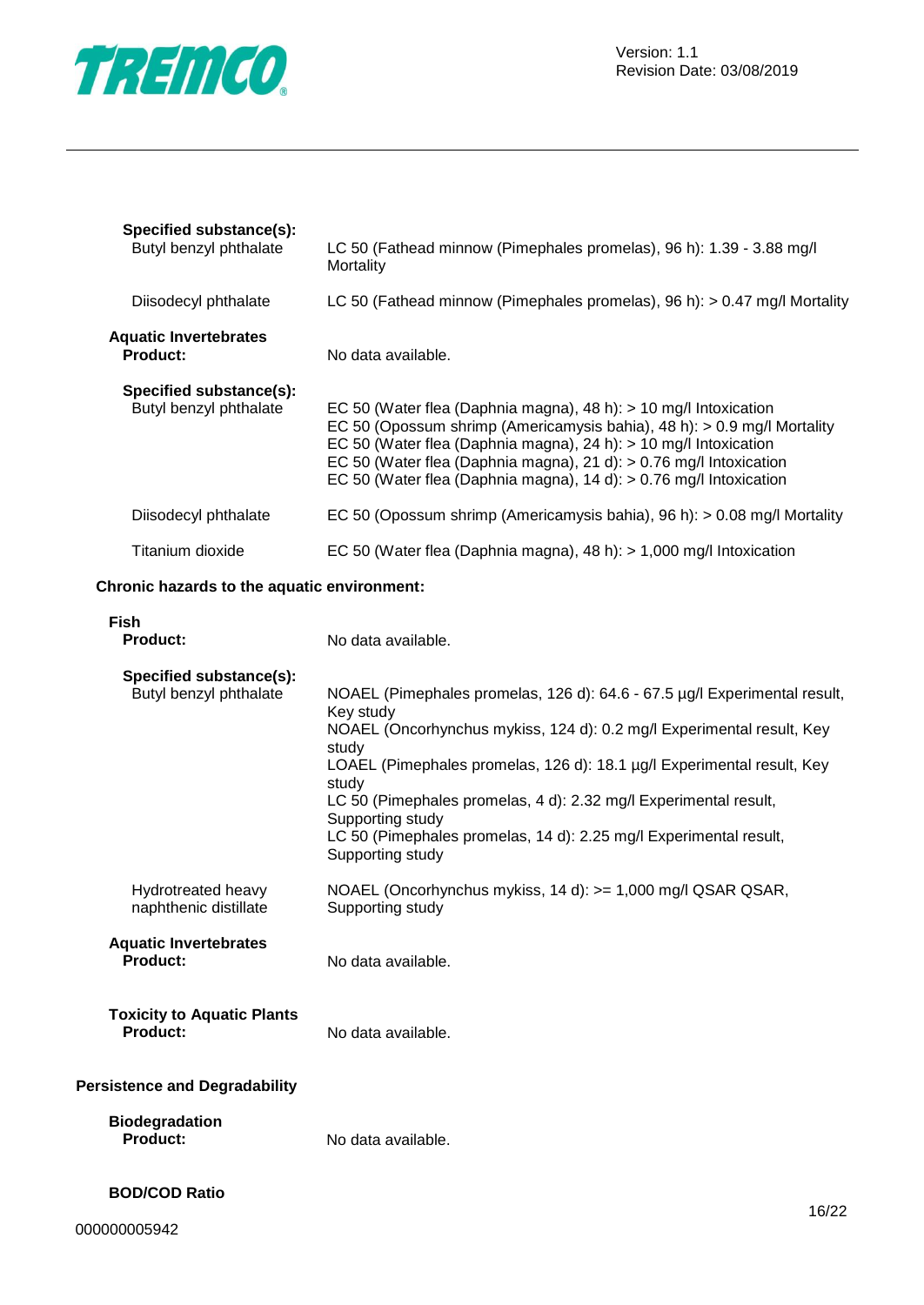

| <b>Product:</b>                                                                             | No data available.                                                                                                                                                            |  |  |  |
|---------------------------------------------------------------------------------------------|-------------------------------------------------------------------------------------------------------------------------------------------------------------------------------|--|--|--|
| <b>Bioaccumulative potential</b><br><b>Bioconcentration Factor (BCF)</b><br><b>Product:</b> | No data available.                                                                                                                                                            |  |  |  |
| Specified substance(s):<br>Butyl benzyl phthalate                                           | Bluegill (Lepomis macrochirus), Bioconcentration Factor (BCF): 772 (Flow<br>through)                                                                                          |  |  |  |
| Partition Coefficient n-octanol / water (log Kow)<br><b>Product:</b>                        | No data available.                                                                                                                                                            |  |  |  |
| Specified substance(s):<br>Butyl benzyl phthalate                                           | Log Kow: 4.91                                                                                                                                                                 |  |  |  |
| Hexamethyldisilazane                                                                        | Log Kow: 2.62                                                                                                                                                                 |  |  |  |
| Stearic acid                                                                                | Log Kow: 8.23                                                                                                                                                                 |  |  |  |
| <b>Mobility in soil:</b>                                                                    | No data available.                                                                                                                                                            |  |  |  |
| Other adverse effects:                                                                      | Toxic to aquatic organisms.                                                                                                                                                   |  |  |  |
| 13. Disposal considerations                                                                 |                                                                                                                                                                               |  |  |  |
| <b>Disposal instructions:</b>                                                               | Dispose of waste at an appropriate treatment and disposal facility in<br>accordance with applicable laws and regulations, and product<br>characteristics at time of disposal. |  |  |  |
| <b>Contaminated Packaging:</b>                                                              | No data available.                                                                                                                                                            |  |  |  |
| <b>14. Transport information</b>                                                            |                                                                                                                                                                               |  |  |  |
|                                                                                             |                                                                                                                                                                               |  |  |  |

#### **TDG:**

Not Regulated

#### **CFR / DOT:**

Not Regulated

#### **IMDG:**

UN3077, ENVIRONMENTALLY HAZARDOUS SUBSTANCE, SOLID, N.O.S. (Butyl Benzyl Phthalate), 9, PG III, MARINE POLLUTANT

#### **Further Information:**

The above shipping description may not be accurate for all container sizes and all modes of transportation. Please refer to Bill of Lading.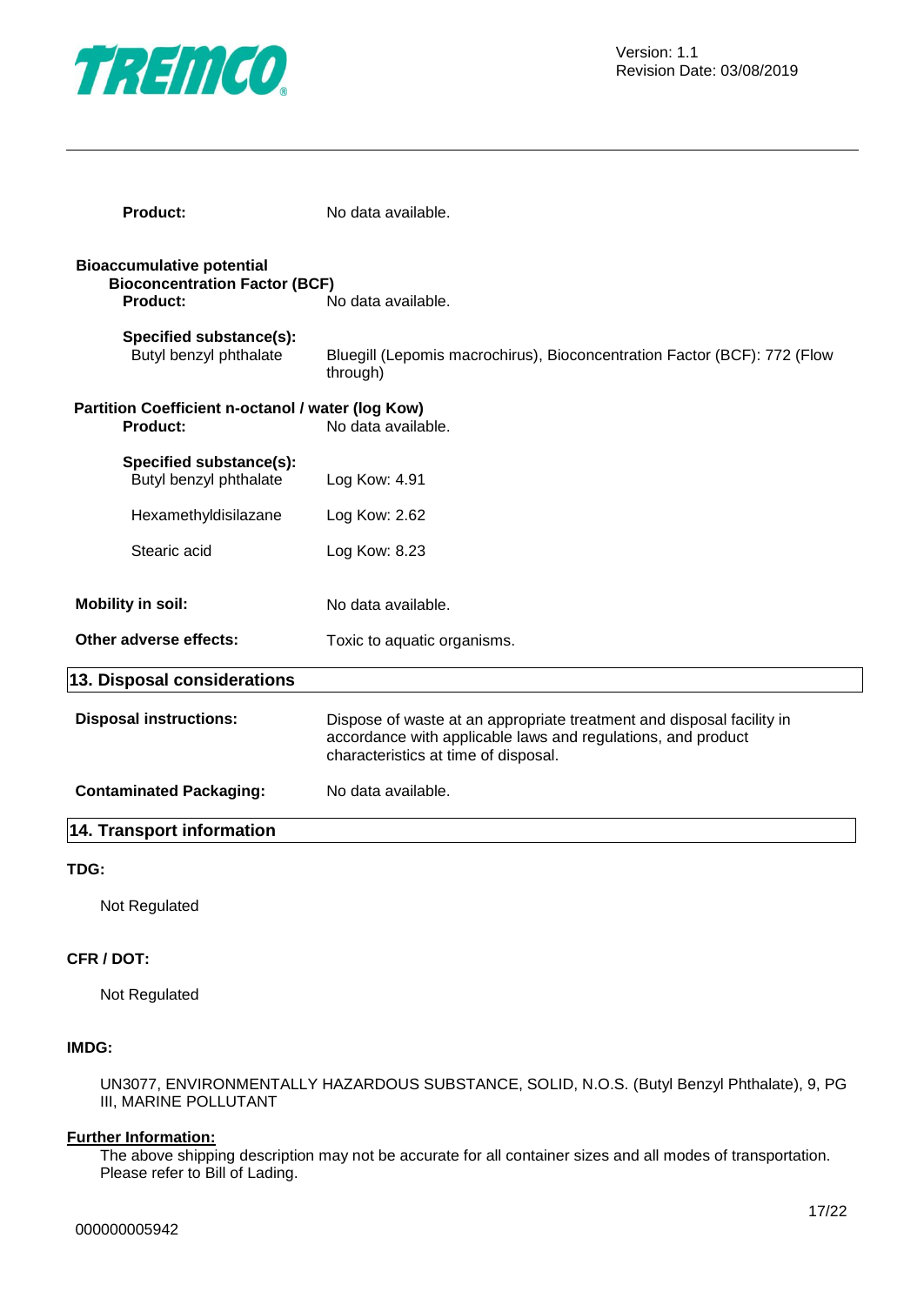

#### **15. Regulatory information**

#### **US Federal Regulations**

#### **TSCA Section 12(b) Export Notification (40 CFR 707, Subpt. D)**

None present or none present in regulated quantities.

#### **US. OSHA Specifically Regulated Substances (29 CFR 1910.1001-1050)**

| Chemical Identity |  |
|-------------------|--|
|                   |  |

Crystalline Silica (Quartz)/ Silica Sand

## **OSHA hazard(s)**

kidney effects lung effects immune system effects **Cancer** 

#### **CERCLA Hazardous Substance List (40 CFR 302.4):**

| <b>Chemical Identity</b> | Reportable quantity |
|--------------------------|---------------------|
| Butyl benzyl phthalate   | 100 lbs.            |
| Dibutyl phthalate        | $10$ lbs.           |
| Methanol                 | 5000 lbs.           |
| Cyclohexane              | 1000 lbs.           |
| Acetic acid              | 5000 lbs.           |

#### **Superfund Amendments and Reauthorization Act of 1986 (SARA)**

#### **Hazard categories**

Delayed (Chronic) Health Hazard Respiratory or Skin Sensitization **Carcinogenicity** Reproductive toxicity

#### **SARA 302 Extremely Hazardous Substance**

None present or none present in regulated quantities.

#### **SARA 304 Emergency Release Notification**

| <b>Chemical Identity</b> | <b>Reportable quantity</b> |
|--------------------------|----------------------------|
| Butyl benzyl phthalate   | 100 lbs.                   |
| Diisodecyl phthalate     |                            |
| Dibutyl phthalate        | $10$ lbs.                  |
| Diisodecyl<br>phthalate  |                            |
| (mixed Is)               |                            |
| Methanol                 | 5000 lbs.                  |
| Cyclohexane              | 1000 lbs.                  |
| Acetic acid              | 5000 lbs.                  |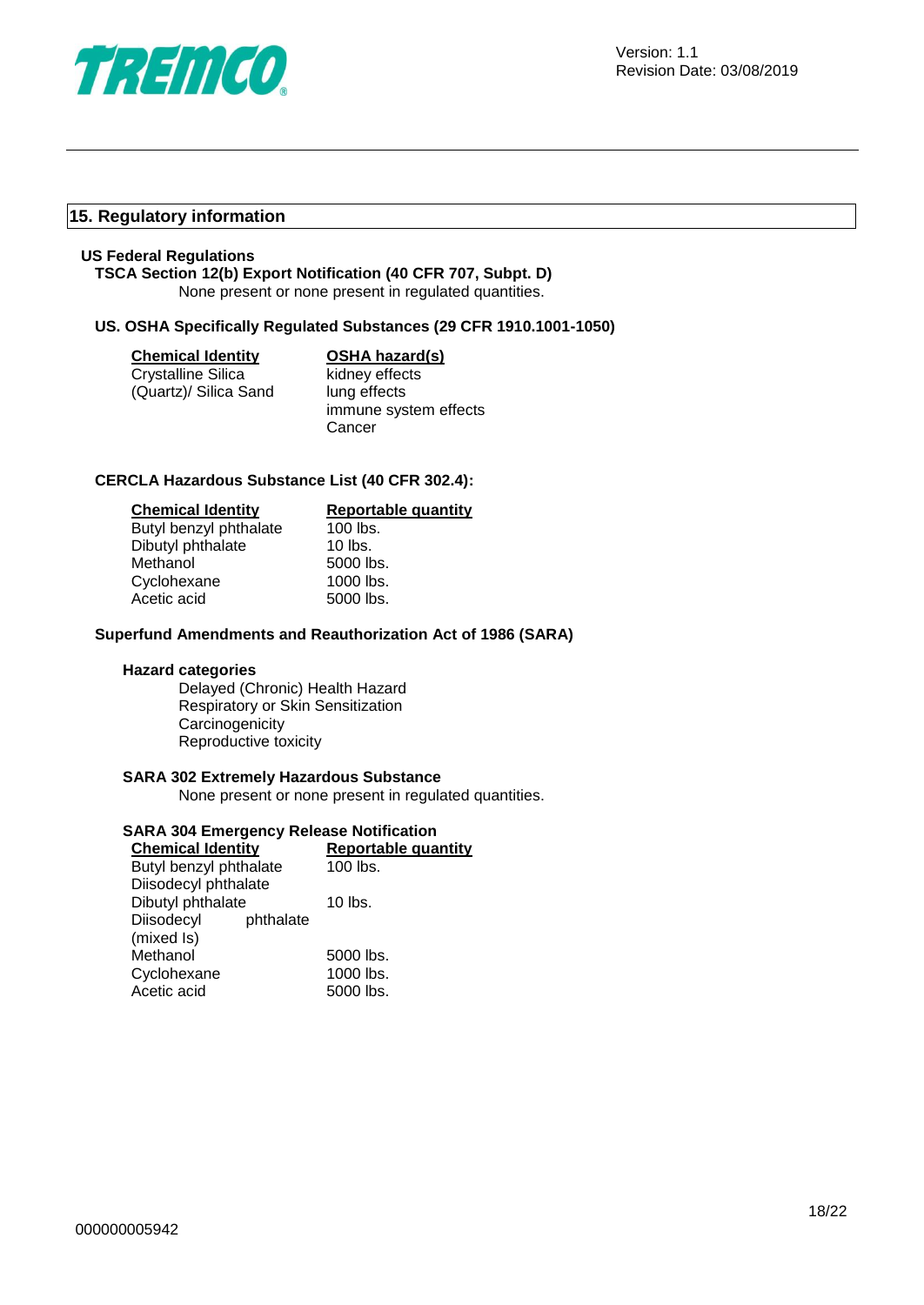

#### **SARA 311/312 Hazardous Chemical**

| <b>Chemical Identity</b> | <b>Threshold Planning Quantity</b> |
|--------------------------|------------------------------------|
| Calcium carbonate        | 10000 lbs                          |
| Butyl benzyl phthalate   | 10000 lbs                          |
| Diisodecyl phthalate     | 10000 lbs                          |
| Calcium oxide            | 10000 lbs                          |
| Titanium dioxide         | 10000 lbs                          |
| Vinyltrimethoxysilane    | 10000 lbs                          |
| Hexamethyldisilazane     | 10000 lbs                          |
| Stearic acid             | 10000 lbs                          |
| Tosyl isocyanate         | 10000 lbs                          |
| Hydrotreated heavy       | 10000 lbs                          |
| naphthenic distillate    |                                    |
|                          |                                    |

#### **SARA 313 (TRI Reporting)**

None present or none present in regulated quantities.

**Clean Air Act (CAA) Section 112(r) Accidental Release Prevention (40 CFR 68.130)** None present or none present in regulated quantities.

#### **Clean Water Act Section 311 Hazardous Substances (40 CFR 117.3)**

None present or none present in regulated quantities.

#### **US State Regulations**

#### **US. California Proposition 65**



#### **WARNING**

Cancer and Reproductive Harm - www.P65Warnings.ca.gov

#### **US. New Jersey Worker and Community Right-to-Know Act**

#### **Chemical Identity**

Calcium carbonate Butyl benzyl phthalate Calcium oxide Titanium dioxide Hydrotreated heavy naphthenic distillate

#### **US. Massachusetts RTK - Substance List**

#### **Chemical Identity**

Calcium carbonate Butyl benzyl phthalate Titanium dioxide Crystalline Silica (Quartz)/ Silica Sand

#### **US. Pennsylvania RTK - Hazardous Substances**

#### **Chemical Identity**

Calcium carbonate Butyl benzyl phthalate Diisodecyl phthalate Calcium oxide Titanium dioxide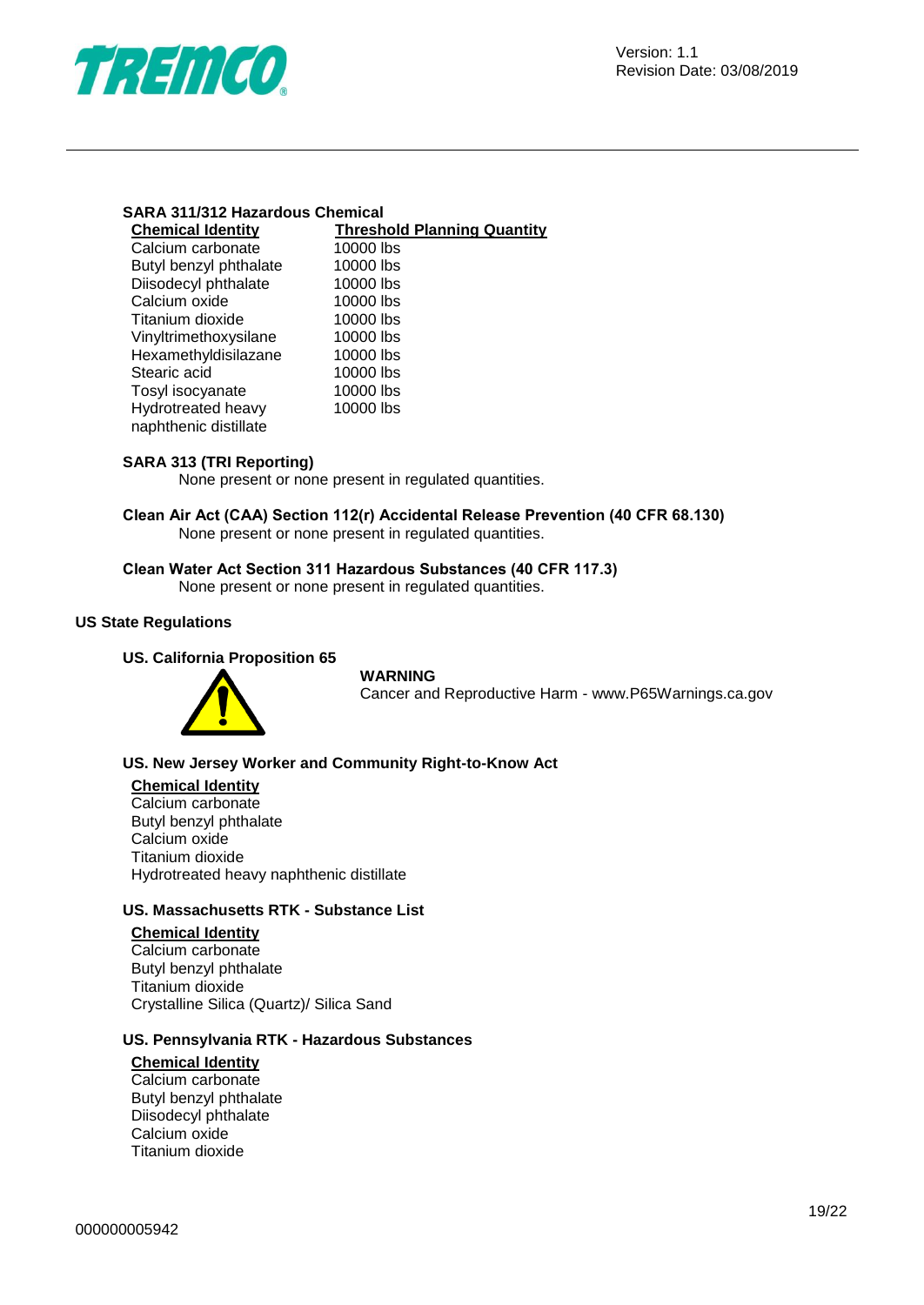

#### **US. Rhode Island RTK**

**Chemical Identity** Calcium carbonate Titanium dioxide

#### **International regulations**

#### **Montreal protocol**

Not applicable

#### **Stockholm convention**

Not applicable

#### **Rotterdam convention**

Not applicable

#### **Kyoto protocol**

Not applicable

#### **VOC:**

| Regulatory VOC (less water and<br>exempt solvent) | $\therefore$ 13 g/l |
|---------------------------------------------------|---------------------|
| VOC Method 310                                    | $0.91\%$            |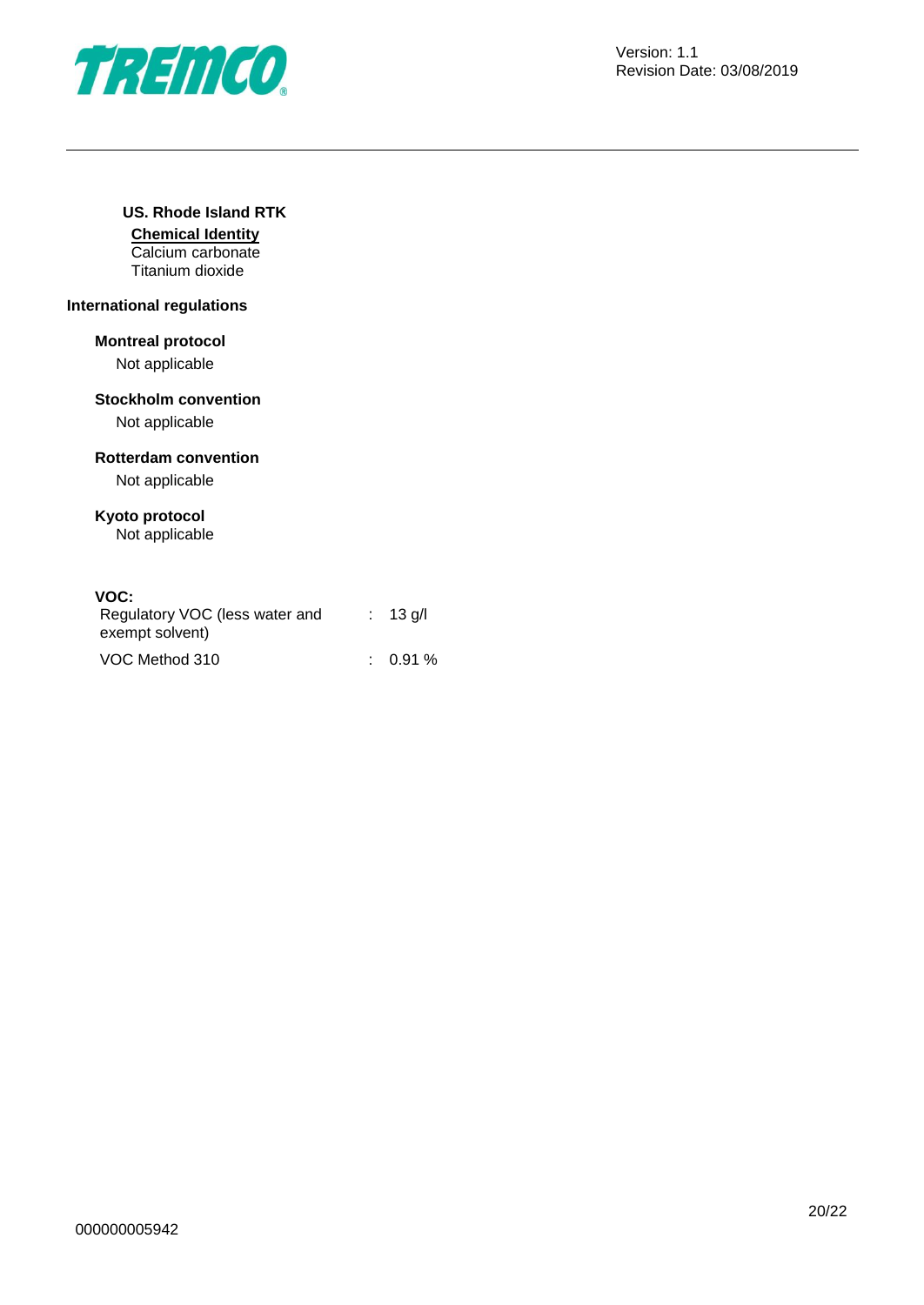

|  |  | <b>Inventory Status:</b> |  |
|--|--|--------------------------|--|
|  |  |                          |  |

Australia AICS: One or more components in this product are not listed on or exempt from the Inventory.

Canada DSL Inventory List: All components in this product are listed on or exempt from the Inventory.

EINECS, ELINCS or NLP: One or more components in this product are not listed on or exempt from the Inventory.

Japan (ENCS) List: One or more components in this product are not listed on or exempt from the Inventory.

China Inv. Existing Chemical Substances: One or more components in this product are not listed on or exempt from the Inventory.

Korea Existing Chemicals Inv. (KECI): One or more components in this product are not listed on or exempt from the Inventory.

Canada NDSL Inventory: One or more components in this product are not listed on or exempt from the Inventory.

Philippines PICCS: One or more components in this product are not listed on or exempt from the Inventory.

US TSCA Inventory: All components in this product are listed on or exempt from the Inventory.

New Zealand Inventory of Chemicals: One or more components in this product are not listed on or exempt from the Inventory.

Japan ISHL Listing: One or more components in this product are not listed on or exempt from the Inventory.

Japan Pharmacopoeia Listing: One or more components in this product are not listed on or exempt from the Inventory.

Ontario Inventory: One or more components in this product are not listed on or exempt from the Inventory.

Mexico INSQ: Conservation of the Cone of More components in this product are not listed on or exempt from the Inventory.

Taiwan Chemical Substance Inventory: One or more components in this product are not listed on or exempt from the Inventory.